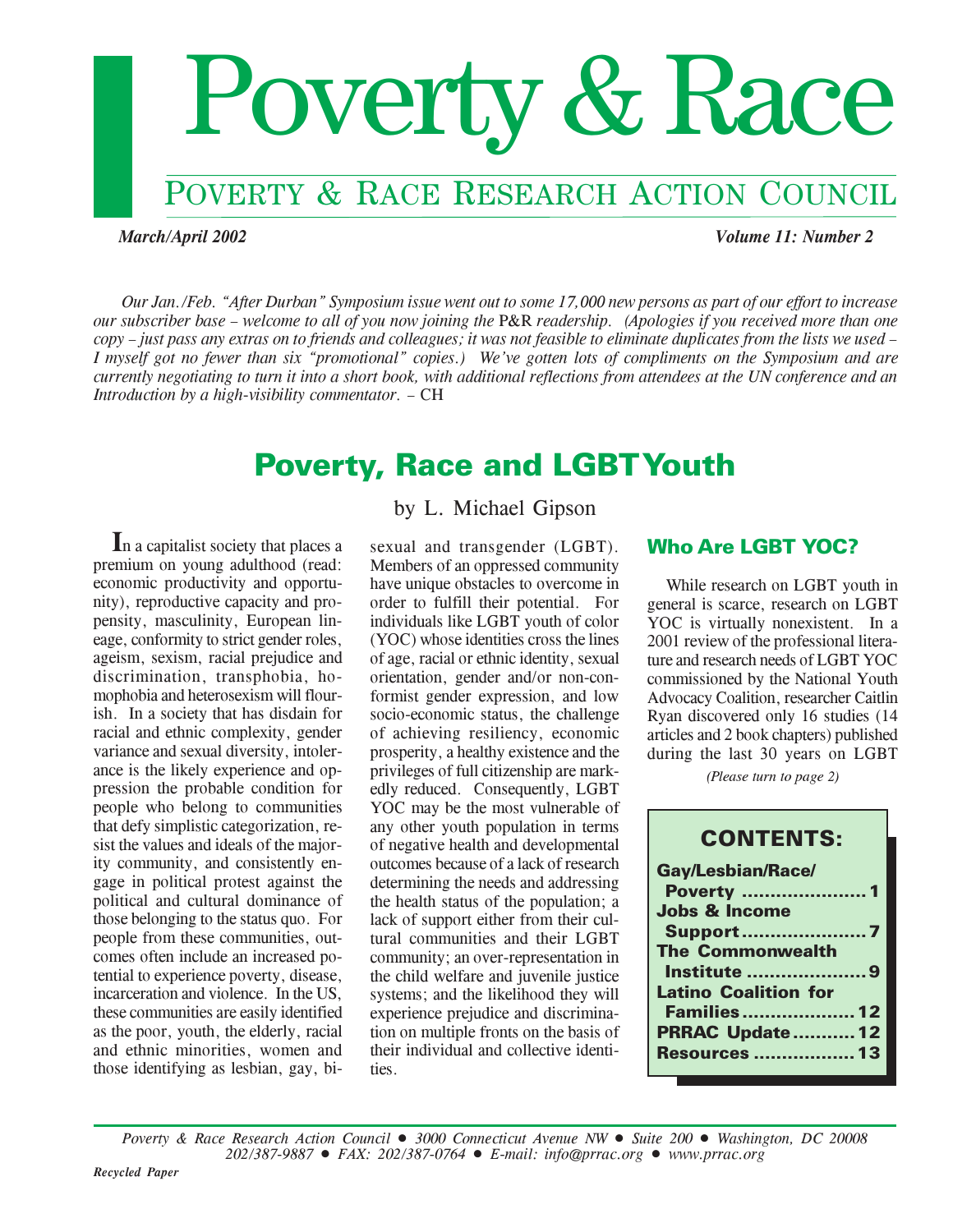#### (LGBT YOC: Continued from page 1)

YOC. Most of these were empirical studies, with small sample sizes, samples of convenience or snowball samples that lack diversity in terms of class, geographic area and level of acculturation.

LGBT YOC data are also unlikely to be extracted from national data sources. National or government-sponsored studies on youth behaviors like the Department of Health and Human Services' Youth Risk Behavior Survey (YRBS) that routinely ask questions about heterosexual sexual risktaking behaviors do not ask youth questions about same sex behavior or desires for fear that states already hostile to the data collection process and the politically charged outcomes of the survey's behavioral findings will not implement the survey tools and collect the necessary data. Some states, like Massachusetts, and municipalities, like New York City, do ask a few questions about same sex behavior among youth on their amended versions of the YRBS, but these locales are the exception, not the rule.

The lack of comprehensive research about LGBT YOC, and to a lesser extent LGBT youth, means that the knowledge professionals working with LGBT YOC have is anecdotal or quali-

Poverty and Race (ISSN 1075- 3591) is published six times a year by the Poverty & Race Research Action Council, 3000 Conn. Ave. NW, #200, Washington, DC 20008, 202/387-9887, fax: 202/ 387-0764, E-mail: info@prrac. org. Chester Hartman, Editor. Subscriptions are \$25/year, \$45/ two years. Foreign postage extra. Articles, article suggestions, letters and general comments are welcome, as are notices of publications, conferences, job openings, etc. for our Resources Section. Articles generally may be reprinted, providing PRRAC gives advance permission.

© Copyright 2002 by the Poverty & Race Research Action Council. All rights reserved.

tative in nature. For LGBT YOC advocates, the research gaps on LGBT YOC present a credibility challenge during attempts to raise the public's awareness of the obstacles confronting this vulnerable population. With a paucity of peer-reviewed data to understand the unique experience of LGBT YOC, one has to make certain assumptions about the challenges and experiences of LGBT YOC based on information about LGBT youth and data on general population YOC.

# **Poverty**

There may be more LGBT-identified youth, and potentially LGBT YOC, living in poverty now than at

## **Research on lesbian, gay, bisexual and transgender youth of color is virtually nonexistent.**

any point in US history. There are an estimated 60-70 million young people in the US between ages five and twenty, a youth population explosion not recorded in the US since the baby boom generation. Of these youth, one in three are a member of a racial or ethnic minority. Social scientists generally estimate that 10% of youth are or will become lesbian, gay, bisexual or transgender. The 2000 Census reports that youth under 18 comprise the largest number of people living in poverty in the US, and youth 18 to 24 had a poverty rate of 14.4%. Employer discrimination against youth based on age (which contributes to low youth wages and the income disparities between old and young workers); youth unemployment that can be as high as 33% in some cities; and governmentsanctioned employment discrimination in 40 states against self-identified LGBT populations ensure that LGBT youth and young adults are well represented among communities of poor and working-class people. LGBT

YOC, particularly those of African-American, Native American and Latino descent, may be disproportionately represented among LGBT youth living in poverty, given the high poverty rates for those communities, the disproportionately low wages paid to these workers, and the potential for racial discrimination in hiring and job promotion.

# **Discriminatory Behavior of Socializing Agents**

Beyond poverty, LGBT YOC face enormous developmental obstacles in achieving resiliency. At a point when youth are already struggling with the developmental and emotional challenges of adolescence, including the phase of sexual awakening and intense pressure to conform to peer norms, LGBT youth are additionally confronted with their same sex attractions and/or non-conformist gender expression.

Homophobia and heterosexism from socializing agents like family, church and school compound LGBT youths' challenges by enforcing rigid gender roles, condemning gender nonconformity and homosexuality. Perceptions and/or confirmation of youths' LGBT identity in school can lead to verbal or physical assault, consequently making school unsafe for many LGBT young people. In response, LGBT advocates have developed youth-led gay-straight alliances (GSAs) in school and adult-led safe schools coalitions. Of the more than 800 GSAs and the 40 or so safe schools coalitions in the US, few are located in schools or school districts in urban communities or those dominated by YOC. Significant numbers of LGBT youth face rejection and abuse from their parents and relatives, and some 26% of youth are forced to leave home due to conflicts over sexual orientation. Small studies note that this statistic may be higher for YOC, given the stringent cultural expectations and beliefs of families of color. Fundamentalist teachings and understandings of religious doctrine in mainstream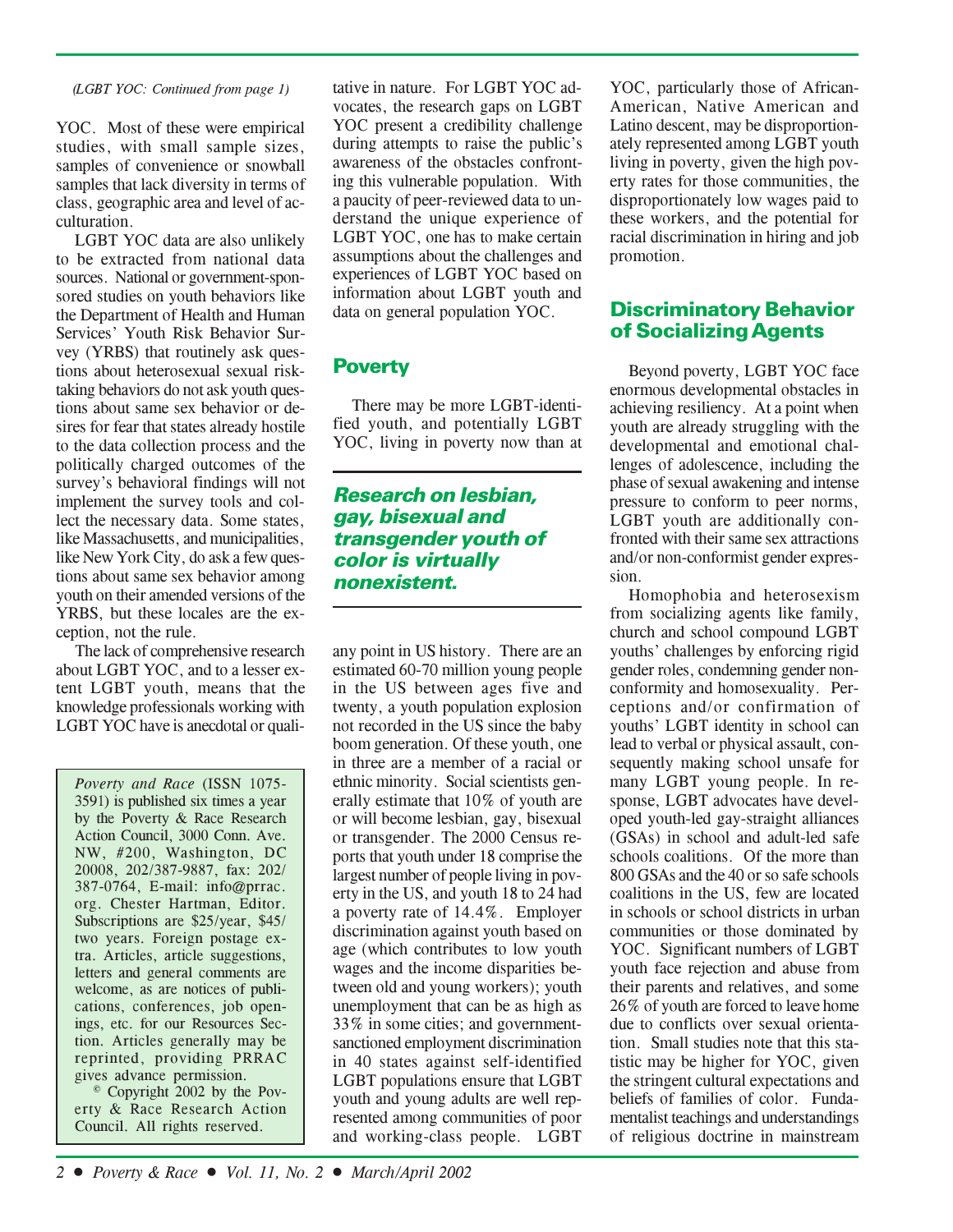society further alienate LGBT youth by contributing to their social stigmatization and low self-esteem. The majority of African-Americans strongly identify as Christian, and the majority of Latinos and Filipinos identify as devout Catholic, and both communities have historically leaned more toward fundamentalist interpretations of biblical teachings that traditionally condemn same sex behavior. Few of the youths' socializing agents are contributing to positive physical or emotional health outcomes for LGBT YOC.

Research suggests that homophobia and heterosexism greatly contribute to higher rates of suicide, suicidal thoughts, violence victimization, truancy, sexual risk-taking behavior and substance abuse among LGBT youth as compared to their heterosexual peers. Compared to other adolescents, self-reporting LGBT youth are twice as likely to use alcohol, three times more likely to use marijuana, and eight times more likely to use cocaine/crack. Among YOC, African-Americans and Latinos/as in particular, and among Asian Pacific Islander (API) and Native-American youth residing in resource-deprived communities, the risk of becoming a victim of violence, engaging in sexual risk-taking, substance abuse or criminal behaviors is even greater.

## **Racial, Ethnic and Cultural Concerns Facing LGBT YOC**

LGBT YOC who come out in their racial or ethnic communities risk separation from their cultural communities and the loss of support for their racial and ethnic identities. The individualism often espoused by the framers of a Westernized gay identity, which often is a consequence of that identity, is often considered by communities of color to be antithetical to the interdependent communal and family relationships traditionally promoted by those communities. Through these interdependent family and communal structures, cultural expectations and determinants of cultural "authenticity" are defined and reinforced. Cultural expectation of and adherence to strict

# **Social scientists estimate that 10% of youth are or will become lesbian, gay, bisexual or transgender.**

gender roles are also developed within the contexts of this communal framework. Such expectations may include machismo and sexual prowess in Latino, African American and Filipino males. In some Latino and API communities, these cultural markers often allow same sex behavior by men as long as these men discreetly engage in these behaviors, adhere to strict gender roles, and meet their family's expectations of marriage and reproduction.

Affirmed expressions of gender variance and open sexual liberation often found in the politicized gay, lesbian and transgender identities in the US are viewed by many communities of color as a threat to the patriarchal family structure and the interdependent nature of their communities. This view holds particularly true for newly im-

# **Our Second Edith Witt Internship Award**

We're pleased to announce that we've made the 2001 award to The Tellin' Stories Project in DC and its intern, Sandra Cruz. More information on the project is at www.teachingforchange.org. The annual award – "to help develop a new generation of community activists" – was created by family and friends of Edith Witt, a former staff member of the San Francisco Human Rights Commission.

migrated people of color and others who exhibit low levels of acculturation and place a premium on males and masculine behavior. Religious beliefs, like Islam, that condemn homosexuality and further determine the cultural norms and mores of communities of color reinforce resistance to acknowledging and affirming LGBT identities.

Despite evidence to the contrary. members of communities of color often see LGBT identities as "white identities" and declarations of an LGBT identity as a rejection of communities of color values and traditions. Communities of color are in denial about ethnographic studies that document known and occasionally celebrated instances of homosexuality and transgender behavior in their pre-colonization histories. For example, men in some pre-colonial African tribes engaged in homosexual acts as a norm during an adolescent male's rites of passage into adulthood, and some Native American and Filipino cultures believed in a "third sex," those whose behavior seemed to embody both the masculine and the feminine, and placed those who exhibited this gender variance in a high place of esteem. Rather than accept a range of human sexuality and gender expression within their communities' culture and histories, communities of color often ostracize LGBT YOC who disclose their orientation, refuse to adhere to a cultural code of silence on sexuality, and/ or are unable to comfortably fit the gender roles. Since these communities often are the only affirming constructs of a youth's cultural, racial and/or religious identity, LGBT YOC often lack cultural support.

# **Public Health Concerns for LGBT YOC**

(Please turn to page 4) Race and ethnicity in the US are risk markers that correlate with other fundamental determinants of health status, such as poverty, limited or no access to care, and fewer attempts to obtain medical treatment. HIV and other sexually transmitted disease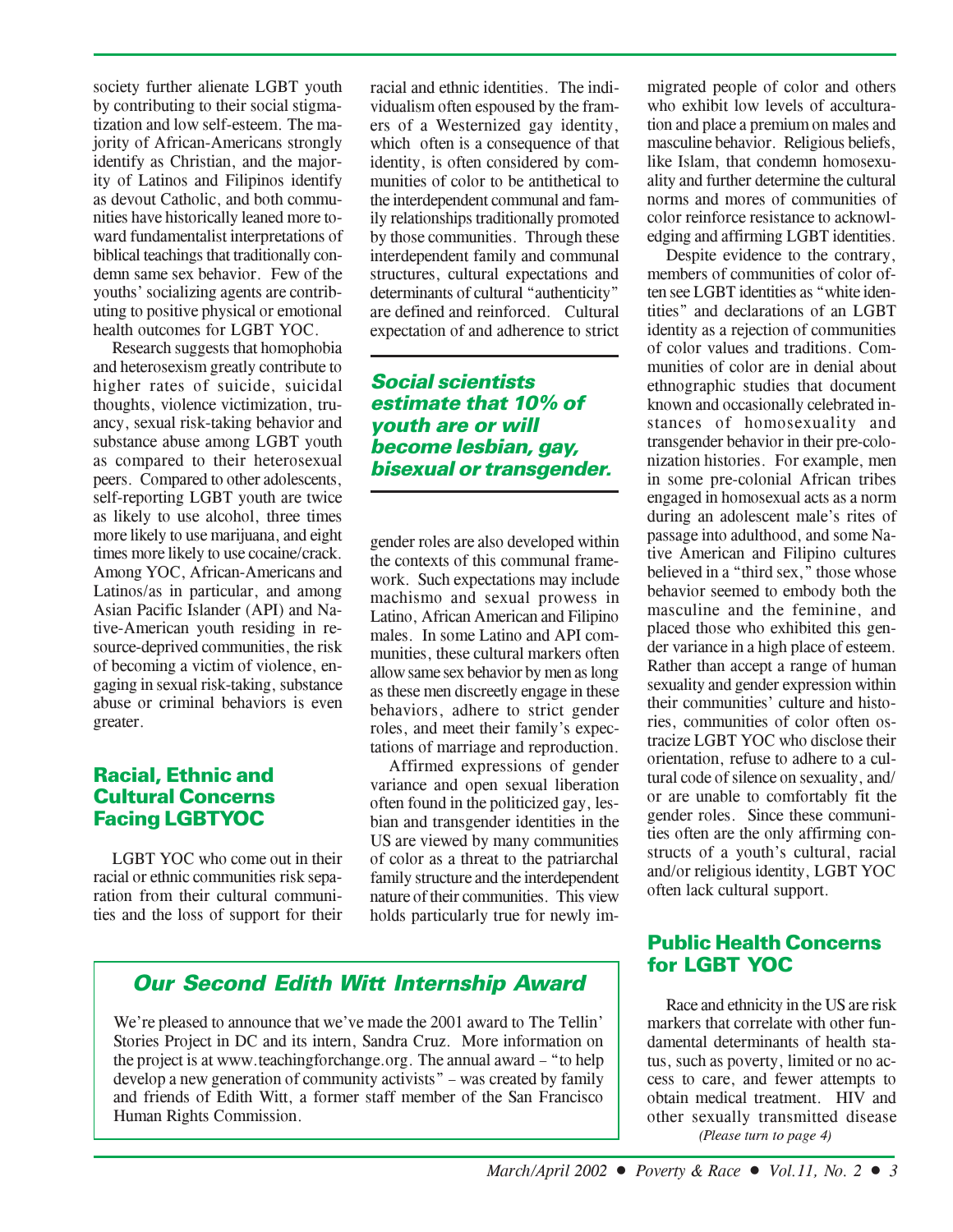#### (LGBT YOC: Continued from page 3)

(STDs) disproportionately affect disenfranchised youth, particularly youth in social networks in which high-risk sexual behavior is common and either access to care or health-seeking behavior is compromised. The social norm of sexual risk-taking behaviors and substance abuse among LGBT youth populations and the health disparities between communities of color and white populations almost ensure that the health risks for LGBT YOC are higher than for their white peers. Some evidence of this phenomenon already exists, particularly in the HIV rates of young gay and bisexual men of color. African-American and Latino men in recent years have constituted the majority of AIDS cases among men who have sex with men (MSM), with the majority of these reporting infection before age 25. One sample of young, urban MSM aged 15 to 22 found that 7% were HIV-infected, with the highest rates among African-American and Latino youth.

Young African-American and Latino gay men are not alone in their sexual risk-taking behaviors. Scientific evidence supports the theory that

young lesbian and bisexual women are at high risk for STDs, such as Hepatitis B Virus and Human Papillomavirus, and unintended pregnancy. A University of Minnesota study of adolescent women found that lesbian and bisexual women reported a 12.3% rate of unintended pregnancy, compared to the 5.3% rate of their heterosexual counterparts. Young lesbian

## **Few of the youths' socializing agents are contributing to positive physical or emotional health outcomes for these youth.**

and bisexual women are also at high risk for HIV, since many young lesbian, bisexual and questioning women engage in high-risk sexual activities with multiple partners in an effort to deny their same sex feelings. Some research demonstrates that a portion of young lesbians engage in unprotected sexual activities with young gay men.

Sexual abuse also increases young lesbian and bisexual women's poten-

# **Citizens' Commission on Civil Rights Report**

The Citizens' Commission, chaired by PRRAC Board member Bill Taylor, issued, on Lincoln's birthday ("Is the Republican Party still the party of Lincoln?") the 7th in its series of biannual reports chronicling "the progress of the incumbent administration, executive branch agencies and Congress in carrying out both their moral and legal duties to end discrimination and advance civil rights and opportunity for all Americans." The new report, Rights at Risk: Equality in an Age of Terrorism (eds. Dianne M. Piche, William L. Taylor & Robin A. Reed) contains 21 chapters, covering education, the courts, housing, political participation, affirmative action and employment, justice, lesbian and gay rights, and the digital divide. Among the contributors are PRRAC Board Chair John Boger ("The New Legal Attack on Educational Diversity in America's Elementary & Secondary Schools"); PRRAC Board member john a. powell ("Urban Fragmentation as a Barrier to Equal Oppportunity"); and PRRAC Exec. Dir. Chester Hartman ("High Classroom Turnover: How Children Get Left Behind"). The 350-page report is available for \$15 (\$10 low-income/students) from the Citizens Commn., 2000 M St. NW, #400, Wash., DC 20036, 202/ 659-5565; orders may be faxed to 202/223-5302. Also downloadable at www.cccr.org/reports.html.

tial for physical and mental health disorders. The Minnesota study found that 22.1% of the lesbian and bisexual young women studied reported that they had been sexually abused. Many young lesbians believe that their lesbian identity lowers their risk for HIV, STDs and unintended pregnancy, despite growing evidence to the contrary. Among African-American and Latina women, rates of STD infection and unintended pregnancy over the last 20 years have been disproportionately high. For African-American and Latina lesbians or bisexual young women, rates of STD and unintended pregnancy may be even higher than their heterosexual counterparts. Since risk for any population is heightened by a lack of accurate and culturally relevant health promotion and prevention information, and since communities of color and young lesbian and bisexual women are among the least targeted with culturally appropriate or gender-specific STD prevention materials, one can speculate that the STD and pregnancy risk for lesbian and bisexual young women of color, including API and Native American women, may be disturbingly higher than their heterosexual and white lesbian and bisexual peers.

To address the alarming trends in health disparities in low-income communities of color and in some adult LGBT communities, the US Department of Health and Human Services (DHHS) has incorporated cultural competency guidelines in its recommended protocols to state and local health departments and communitybased health agencies serving diverse populations. DHHS intended its recommended cultural competency or relevancy policies and practices to reduce the pervasive reluctance of those in marginalized communities to seek health services; increase the effectiveness of outreach programs in efforts to reach vulnerable populations; and prevent overt instances of staff-initiated or organizationally-sponsored racism, sexism, classism and homophobia in any government-funded health settings.

Still, such protocols rarely speak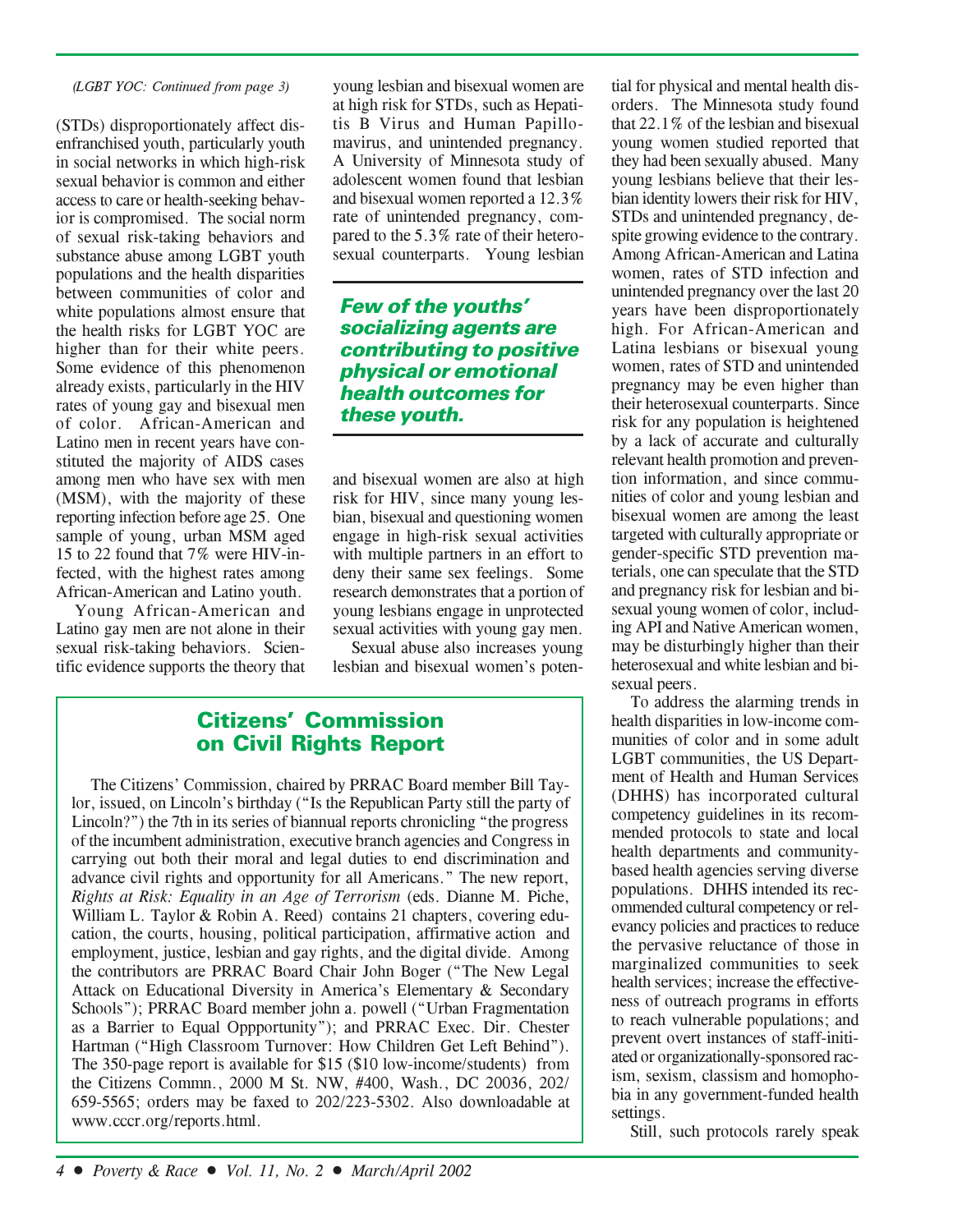to the challenges youth experience in seeking health services and are notably silent around the unique challenges LGBT youth experience in their attempts to access health services in their communities. For insular Native American and Asian Pacific Islander communities, lack of confidentiality and anonymity prevent LGBT API and Native American youth from seeking service options like HIV testing, HIV or STD treatment, sexuality education and disease prevention from agencies familiar with their racial and ethnic health concerns. LGBT YOC brave enough to attempt to access health services from gay-identified community based organizations (CBOs) generally find that such services are tailored to adults and may experience instances of racial discrimination or prejudice from these organizations' usually predominately white, gay staff. Most CBOs tailored to serve communities of color generally assume that the youth who access services are heterosexual and may exhibit ignorance about or hostility toward the health concerns of LGBT youth. In one instance reported to the National Youth Advocacy Coalition, a CBO staff member informed an African-American young gay male who had tried to schedule an appointment to receive the Hepatitis B vaccine that he didn't need to worry about getting the vaccine since he wasn't at risk. This youth was denied services despite evidence that sexual practices of many gay and bisexual men put that sexually active youth at increased risk for contracting Hepatitis B.

#### **LGBT Youth in the Juvenile Justice and Child Welfare Systems**

LGBT youth represent 40% of the homeless youth population. In urban centers known as gay meccas, LGBT youth may comprise more than half of the homeless youth population. As a population that is more likely to experience homelessness, LGBT youth are over-represented in populations that are more likely to be involved in the juvenile justice and child welfare systems. There are a multitude of reasons for the disproportionate number of LGBT youth in these systems. For instance, homelessness often requires youth to engage in criminal activity such as prostitution and theft in order to survive. Consequently, homeless youth are at a greater risk of arrest and involvement in the system.

According to a 2001 report released by the Lesbian and Gay Youth project of the Urban Justice Center, an estimated 4-10% of the juvenile delinquency population identify as LGBT. The report further states that LGBT feelings of isolation and fear often facilitate the use and abuse of illegal sub-

**Affirmed expressions of gender variance and open sexual liberation are viewed by many communities of color as a threat to the patriarchal family structure and the interdependent nature of their communities.**

stances as a form of escape. Researchers estimate that some 60% of gay and bisexual young men are substance abusers. According to a 1999 Massachusetts State Youth Risk Behavior Survey, LGBT high school students are more than twice as likely to report having been in a fight at school, three times more likely to carry a weapon to school, and six times more likely to skip school than is true of heterosexual students. All of the above behaviors reported by LGBT youth are defined as either crimes or delinquency, thus increasing the potential for LGBT youth to enter the juvenile justice system.

When LGBT youth attempt to seek support from their families, many become further victimized by familial rejection and violence. Parental assault or neglect of a young person occasionally prompts child services to place the abused LGBT youth in foster care or

**Please get your library to subscribe to P&R. We can provide a complete set of back issues.**

a group home. Attorneys have handled cases in which parents, in an effort to rid themselves of their LGBT youth, have filed a Persons In Need of Supervision (PINS) petition, asking the state to step in and assume some responsibility for the youth. Sometimes rebellious behavior by LGBT youth inspired by the youth's fear, isolation, violence victimization, truancy and substance abuse play a role in a parent's desire to file and be granted a PINS petition, especially since truancy and drug use constitute legal grounds. But often parents use symptoms of LGBT youth rebellion as a way of hiding their own disapproval and hostility toward their LGBT youth. One study that found 45% of parents were angry, sick and disgusted when first learning about their child's homosexuality. Given that 26% of parents remove their LGBT children from the home immediately or soon after disclosure, it is not improbable that other homophobic parents may seek more seemingly humane measures through the juvenile courts.

(Please turn to page 6) Judges in juvenile court have little education or training about the life experiences of LGBT youth placed in their care. In an attempt to safeguard LGBT youth, judges often place them in more restrictive settings than their heterosexual peers, or isolate them in protective custody. There are few sentencing options (such as sentencing convicted youth to secure, LGBT-specific facilities) available to judges who are sensitive to the experiences and challenges that brought LGBT youth into the juvenile justice setting. There are no secure LGBT-specific facilities in any state for judges to sentence more serious LGBT youth offenders. For LGBT youth whose crimes warrant sentencing to a non-secure facility, nationwide there are only three or four

March/April 2002 • Poverty & Race • Vol. 11, No. 2 • 5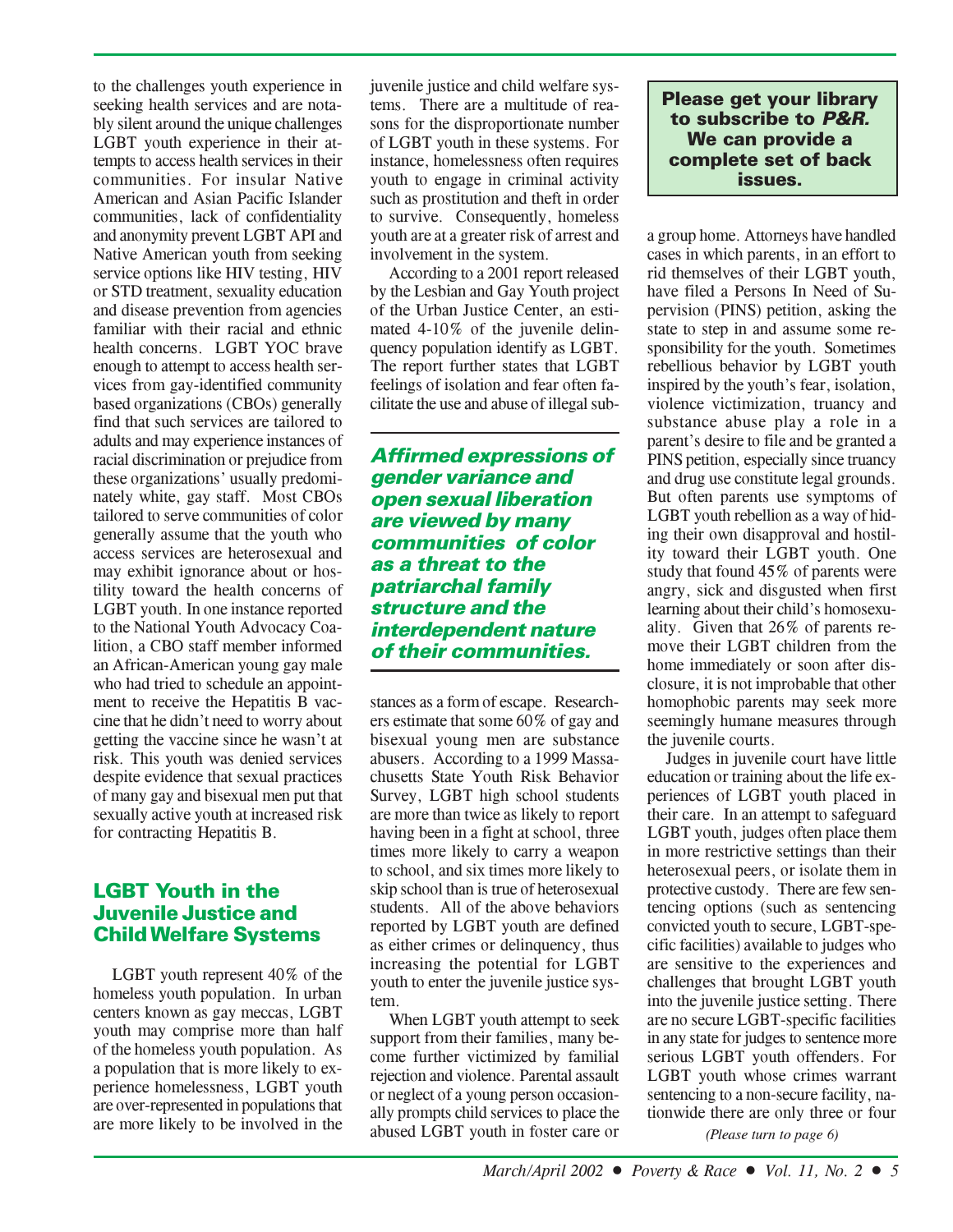#### (LGBT YOC: Continued from page 5)

LGBT youth-specific facilities that meet the standards of a non-secure facility. These LGBT youth-specific, non-secure facilities generally have a waiting list of two or three years and are primarily populated by LGBT YOC.

# **Foster Care, Group Homes and LGBT YOC**

LGBT youth who are removed from abusive or neglectful home environments are placed in foster care and group homes for their care and wellbeing. As in juvenile detention facilities, foster care and group homes are disproportionately populated by African-American and Latino/a youth. Forty-three percent of all youth in foster care are African-American and 15% are Latino. Consequently, there is a high probability that those LGBT youth in foster care are largely represented by LGBT YOC. In 1994, a joint task force of New York City's Child Welfare Administration and the Council of Family and Child Caring Agencies published a report finding that "lesbian and gay adolescents have often been misunderstood, neglected and in some instances discriminated against by the child welfare system." In 2001, the Lambda Legal Defense

**Society sets up lesbian, gay, bisexual and transgender youth of color for failure through institutional, economic and cultural oppression.**

and Education Fund issued a report assessing 14 states on the challenges confronting LGBT youth in foster care. The report found that LGBT youth in foster care who are assumed to be LGBT, self-disclose their orientation or express non-conformist gender behavior are subject to disapproval by caseworkers, rejection by foster families, harassment and violence by foster care peers, and prejudice and neglect by group home staff. The report further found that LGBT youth who remain closeted in foster care suffer isolation, shame and a sense of peril from being privy to the homophobic slights directed at openly gay individuals. As is the case in juvenile detention placements, foster care staff generally punish or expel LGBT youth who are harassed or hurt by peers, rather than punishing or expelling the perpetrators. Child welfare agencies that acknowledge the existence of LGBT youth generally identify such youth as their hard-to-place children, unwanted by sectarian and other placement agencies that disapprove of homosexuality, and subject to multiple and unstable placements because of negative reactions to their sexual orientation. Child welfare employees who are sensitive to LGBT youth find that they have little organizational or peer support, and that protocols for cultural competency and resources for referral

(Please turn to page 11)

#### **Organizations**

The National Youth Advocacy Coalition (NYAC) 1638 R St. NW, #300 Washington, DC 20009 202/319-7596 www.nyacyouth.org

Advocates For Youth 1025 Vermont Ave. NW Washington, DC 20005 202/347-5700 www.advocatesforyouth.org

Gay, Lesbian and Straight Educator Network (GLSEN) P.O. Box 41745 Arlington, VA 22204 202/253-2441 www.glsen.org

#### Hetrick-Martin Institute

2 Astor Place New York, NY 10003 212/674-2400 www.hmi.org

#### **Recommended Readings**

Healthy People 2010 Companion Document for Lesbian, Gay, Bisexual, and Transgender Health The Gay and Lesbian Medical Assn. 459 Fulton St., #107 San Francisco, CA 94102 www.glma.com

Youth In The Margins: A Report on the Unmet Needs of Lesbian, Gay, Bisexual, and Transgender Adolescents In Foster Care Lambda Legal Defense & Education Fund 120 Wall St., #1500 New York,NY 10005-3904 212/809-8585 www.lambdalegal.com

A Review of the Professional Literature and Research Needs for LGBT Youth of Color Caitlin Ryan The National Youth Advocacy Coalition 1638 R St., NW, #300 Washington, DC 20009

202/319-7596 www.naycyouth.org

Justice For All: A Report on Lesbian, Gay, Bisexual, and Transgendered Youth in the Juvenile Justice System Randi Feinstein, Andrea Greenblatt, Lauren Hass, Sally Kohn, Julianne Rana Lesbian and Gay Youth Project of the Urban Justice Center 666 Broadway, 10th Fl. New York, NY 10012 646/602-5600 www.urbanjusticecenter.org

Understanding Asian and Pacific Islander Sexual Diversity: A Handbook Asian/Pacific Islander-PFLAG & the Asian and Pacific Islander Wellness Center 730 Polk St., 4th Fl. San Francisco, CA 94109 415/292-3400 www.apiwellness.org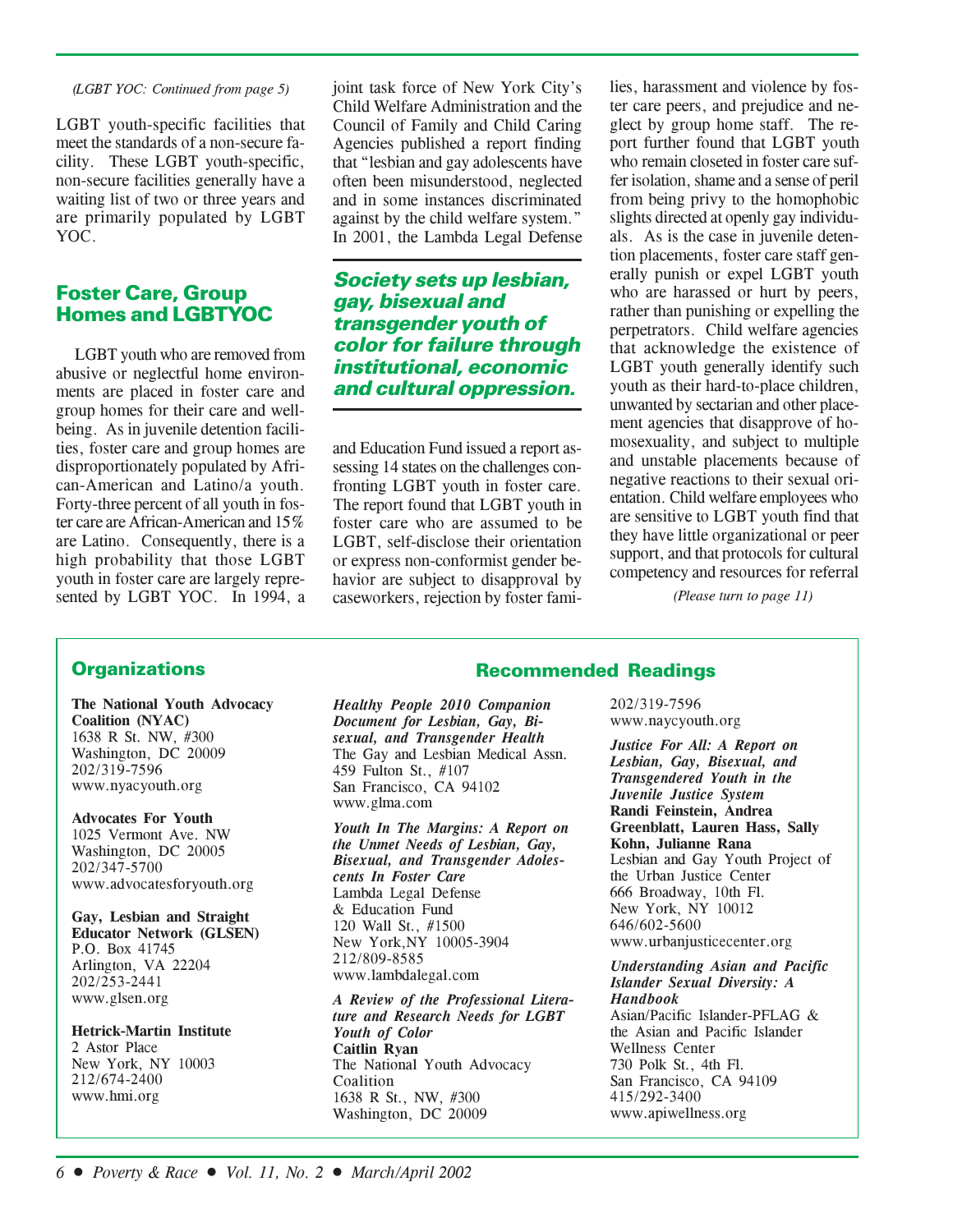# Directors' Reports

Periodically, we ask members of the PRRAC Board to describe their own work and the work of their organizations that relates to PRRAC's mission. If you'd like a list of or copies of previous such reports, let us know (some are from persons who have since rotated off the Board). Below are reports from our oldest and youngest Board members. Deepak Bhargava will contribute a second part of his report in the May/June issue, covering other work of the Center for Community Change.

# **The National Campaign for Jobs and Income Support**

by Deepak Bhargava

The National Campaign for Jobs and Income Support is a coalition of hundreds of grassroots community organizing groups in 40 states that have joined together to work on issues of poverty at the state and national levels. The Campaign was founded in May 2000 at a meeting of 2000 grassroots leaders in Chicago. The Campaign is a project of the Center for Community Change, a national non-profit organization that provides support to community organizations in low-income, predominantly minority communities around the country.

The Campaign was founded largely as a response to the seismic changes brought about by the 1996 welfare law. The analysis underlying creation of the Campaign is that what progressives lacked in 1996 were not good arguments or research, but the power to shape the debate. The Campaign is an explicit effort to bring together diverse grassroots organizations and allies together to exercise power on a range of poverty issues.

Members of the Campaign include: national organizing networks like ACORN, the Center for Third World Organizing, the Gamaliel Foundation, the National Training and Information Center; regional networks like the Northwest Federation of Community Organizations and Northeast Action [see accompanying Director's Report by  $S.M.$  Miller]; and local grassroots groups such as the Coalition for Humane Immigrant Rights of Los Angeles, South Carolina Fair Share, and

the Welfare Rights Organizing Coalition of Washington State.

The Campaign represents a promising experiment that links grassroots organizations with varying perspectives together for common action; creates a pathway for innovative organizing and policy approaches to be replicated in other states and at the national level; provides grassroots groups with access to high-quality research and communications strategies; and connects the field of grassroots organizing to allies in the faith, labor, civil rights and women's communities.

#### **Grassroots Innovations**

Since 1996, grassroots groups have won impressive victories that have laid the foundation for a new anti-poverty agenda at the national level. Victories include:

- Changes to welfare policies in 15 states that allow parents to seek education and training;
- Improved access to benefits programs, including welfare, food stamps and Medicaid, by tearing down barriers to participation in programs, such as burdensome applications, intimidation and disrespect;
- Expansion of health coverage to low-wage parents and their children in a dozen states;
- Living wage policies in 50 jurisdictions; and

• Partial restoration of some public benefits to legal immigrants at the federal level and in some states.

These efforts resulted from often sophisticated campaigns that involve large numbers of low-income people, engage key allies, use action research strategies and engage the media. Increasingly, grassroots organizations are able not just to mobilize in response to issues as they arise, but also to frame the debate at the state level.

# **National Agenda**

The Campaign launched two major national initiatives in 2001. The Campaign and a number of allied organizations won a refundable child tax credit (as part of an otherwise dreadful tax bill) that will deliver \$8 billion per year to low-income families, representing the largest national anti-poverty program created in nearly a decade. The effort showed the promise of a sophisticated national effort that can link strategies of grassroots organizing, communication and coalitionbuilding.

The Campaign has also been very active in the debate about reauthorization of the food stamp program, and though the jury is still out, it is now certain that whatever legislation emerges from Congress will result in significant improvements rather than retrenchments in the program.

(Please turn to page 8)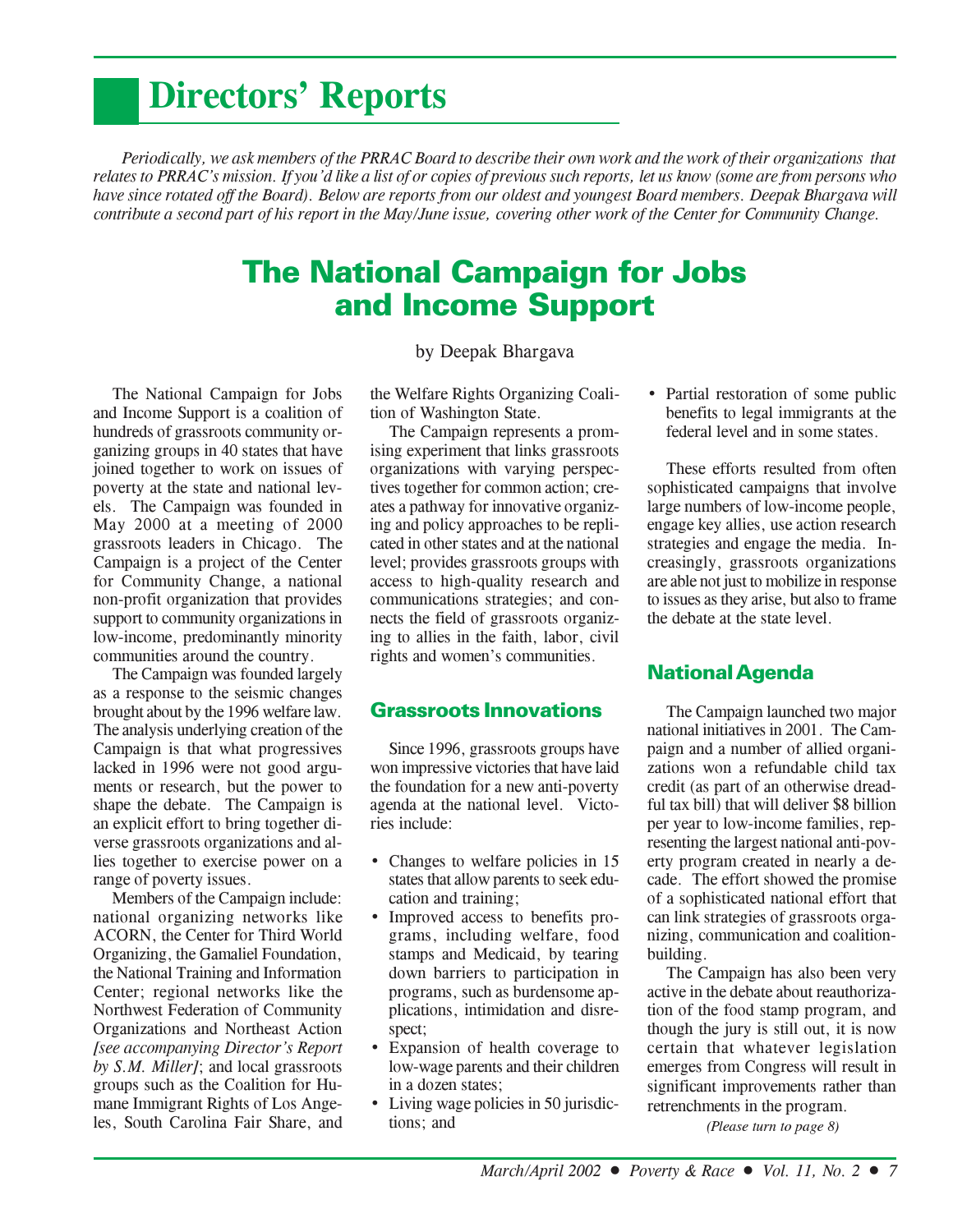#### (JOBS: Continued from page 7)

Other Campaign focus areas include: a new legalization program to adjust the status of nine million undocumented workers; a higher federal minimum wage; and expansion of Unemployment Insurance benefits to workers who have lost their jobs in the recession. The Campaign's major focus in 2002 will be on TANF reauthorization. The Campaign's theme is that poverty reduction should be the central goal of the nation's welfare program, as opposed to caseload reduction. Key priorities include:

- Allowing low-income parents to receive education and training by removing restrictions in the federal law and by counting the full range of education and training activities as work;
- Stopping the time limit clock for parents who are "playing by the rules";
- Ensuring fair treatment and racial equity in the operation of welfare programs;
- Restoring TANF, food stamps, Medicaid and SSI benefits to immigrants;
- "Opening up" TANF to provide a platform of opportunity to more low-income families;
- Valuing all families by ensuring that low-income parents are able to provide appropriate care to children and family members; and
- Creating wage-paying public jobs

– as opposed to unpaid "workforce" placements – that provide real education and training opportunities for parents.

More detail on the Campaign's TANF agenda can be found at www.MakeTANFWork.org.

A number of factors have converged to make more significant changes in TANF legislation than most observers thought possible. The Administration has not proposed cuts to TANF, has embraced at least some restorations of benefits for immigrants, and has announced its support for more education and training for low-income parents, though the details of its propos-

## **Poverty reduction should be the central goal of the nation's welfare program, as opposed to caseload reduction.**

als are not available. The public, according to most polls, is supportive of greater investments in poor families and agrees with many of our proposals for TANF reauthorization. The recession has put a spotlight on the inadequacy of the safety net available to families in hard times, and press coverage has been significant and generally favorable. Moderates in Congress have embraced a number of our issues, as well as the language of "poverty re-

# **Research/Advocacy Grants**

PRRAC is still accepting proposals under its small grants program for social science research on the inersections of race and poverty that is tied to a planned advocacy agenda. For this round, the work must be in the area of education reform, and we are especially interested in receiving proposals that deal with the issue of high classroom turnover. A list of topics in this area appears in Chester Hartman's chapter in the Citizens' Commission on Civil Rights report (see p. 4 box) – available from us with a self-addressed label and 80¢ postage (also on our website: www.prrac.org). Grants have a maximum amount of \$10,000; further information on this program and instructions for submitting a proposal are also to be found on our website.

# **Be sure to send us items for our Resources Section.**

duction." And perhaps most importantly, grassroots groups and a wide range of faith, women's and civil rights organizations are energized and focused in a way that will make it difficult for Congress to sidestep the real issues.

To be sure, there are major challenges. Looming federal budget deficits will make it hard to get more money for TANF or for related initiatives to help lift families out of poverty. And the bi-partisan propaganda machine that has helped to create the perception of welfare reform's success is still working overtime.

# **Strategies**

The Campaign's key strategies include: sophisticated public education campaigns to put the spotlight on poverty and its connection to TANF in a number of key states; large public events at which low-income people tell policymakers what they want to see out of TANF reauthorization, including a rally of 1500 people on March 5th on the Mall in Washington, D.C.; research and communication efforts that tell the real story of what is happening to low-income families; and close collaboration with our allies.

Win, lose or draw –and I think we will win—the welfare debates this time around will be a far cry from the pathetic debates of the early 1990's, not least because this time around low-income people are organized to speak in their own voices.

Deepak Bhargava (dbhargava@ communitychange.org, 202/339-9354) is Director of Public Policy at the Center for Community Change. Prior to joining the Center staff in 1994, he was with ACORN, working on issues of community reinvestment, fair housing and housing finance.  $\Box$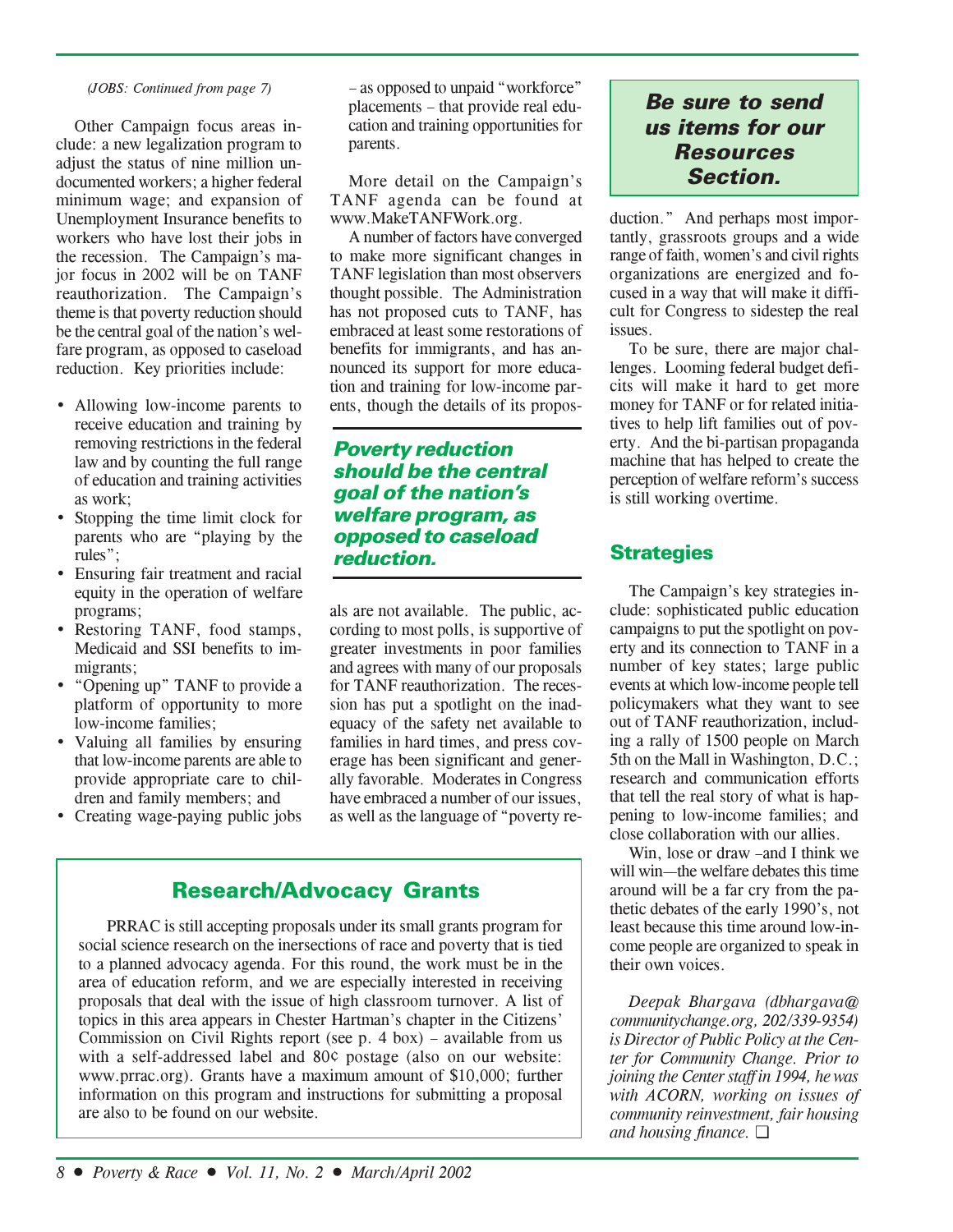# **The Commonwealth Institute**

The Commonwealth Institute in Cambridge, Massachusetts was founded in 1987 to move progressive thinking into action and policy. Its first project was the publication of Commonwealth Report, edited by Guy Molyneux, which analyzed public opinion data bearing on progressive issues; it also offered articles that debated progressive political strategy. It was discontinued after several interesting issues.

Since then, the Institute has pursued three lines of activity: the development and acceptance of a less threatening and more effective alternative military policy (PDA – the Project on Defense Alternatives); work with progressive organizations, especially those operating as state electoral coalitions; and promotion of research and action to reduce poverty and inequality (PIP – the Project on Inequality and Poverty), my activity.

## **Project on Defense Alternatives**

The co-directors of PDA, Charles Knight (the Institute's president) and Carl Connetta, seek to expand progressives' criticism of military spending by proposing defense policies that make sense of threats and expenditures. Its initiating focus, building on European thinking, was development of a non-offensive defense: military spending and postures that do not threaten other nations while insur-

#### by S.M. Miller

ing a nation's security. In addition to producing dozens of papers exploring this issue, PDA has been involved in meetings on this theme in Southern Africa and Eastern Europe.

More recently, PDA has been recognized as an important analytical counterweight to current American military thinking. It has criticized interpretations of Gulf War operations and continues to offer alternative ways of building military security. An outsider organization in its beginning

## **I don't give up on issues easily.**

days, it is now a player in military thinking, funded by the Ford Foundation and other mainstream foundations and cited by military analysts. Its very active web site is www. comw.org/pda.

#### **Progressive State Electoral Coalitions**

Northeast Action (NE), a coalition of unions, civil rights, women's, gay and lesbian, environmentalist and community organizations in the six New England states, has been instrumental in electing progressives to state and local offices. Notably, it was a key force in placing and winning the ballot initiative to provide public financing of candidates in Maine and Mas-

#### **New Book by PRRAC Exec. Dir. Chester Hartman**

The Rutgers Center for Urban Policy Research has just published a collection of 32 past articles by Chester Hartman, preceded by a 56-page Introduction of social history/autobiography, with a Foreword by Jane Jacobs. The 424-page volume, Between Eminence and Notoriety: Four Decades of Radical Urban Planning, is \$24.95 pb, \$39.95 hb, but can be ordered directly from PRRAC at a 20% discount (i.e., \$20 and \$32, respectively, s/h included).

sachusetts. Cynthia Ward, then NE's co-director, was a member of the Commonwealth Institute staff, and her office and colleagues were located at the Institute. A project evaluating the impact of state tax benefits to firms locating in a locality was jointly undertaken by the Institute and Northeast Action. With NE's expansion, it has recently moved to larger space, and a formal connection no longer exists between the Institute and Northeast Action.

#### **Project on Inequality and Poverty**

PIP connects directly to the work of PRRAC. An academic-activist sociologist trained in economics, I mainly operate through writing, consultation and organizational help. PIP started as the Joint Project on Equality, initiated by David Hunter, the revered figure of progressive philanthropy, to bring attention in the midnineties to the mounting but neglected issue of inequality. David asked me to launch the organization, and we sought small funding from foundations and individuals to bring attention to the inequality issue. Rather than seeking to establish a stand-alone organization, the Joint Project reached out to similar activities. A close relationship developed with Share the Wealth, also a new organization concerned about issues of inequality. In contrast to Hunter and me, Share the Wealth was initiated by young people, some of whom were of wealthy families. Chuck Collins, the energetic and imaginative co-founder of Share the Wealth, also became the associate director of the Joint Project, which devoted some of its funds to keeping Share the Wealth financially afloat. I became a member of the board of directors of Share the Wealth. After a short period, we decided to merge the

(Please turn to page 10)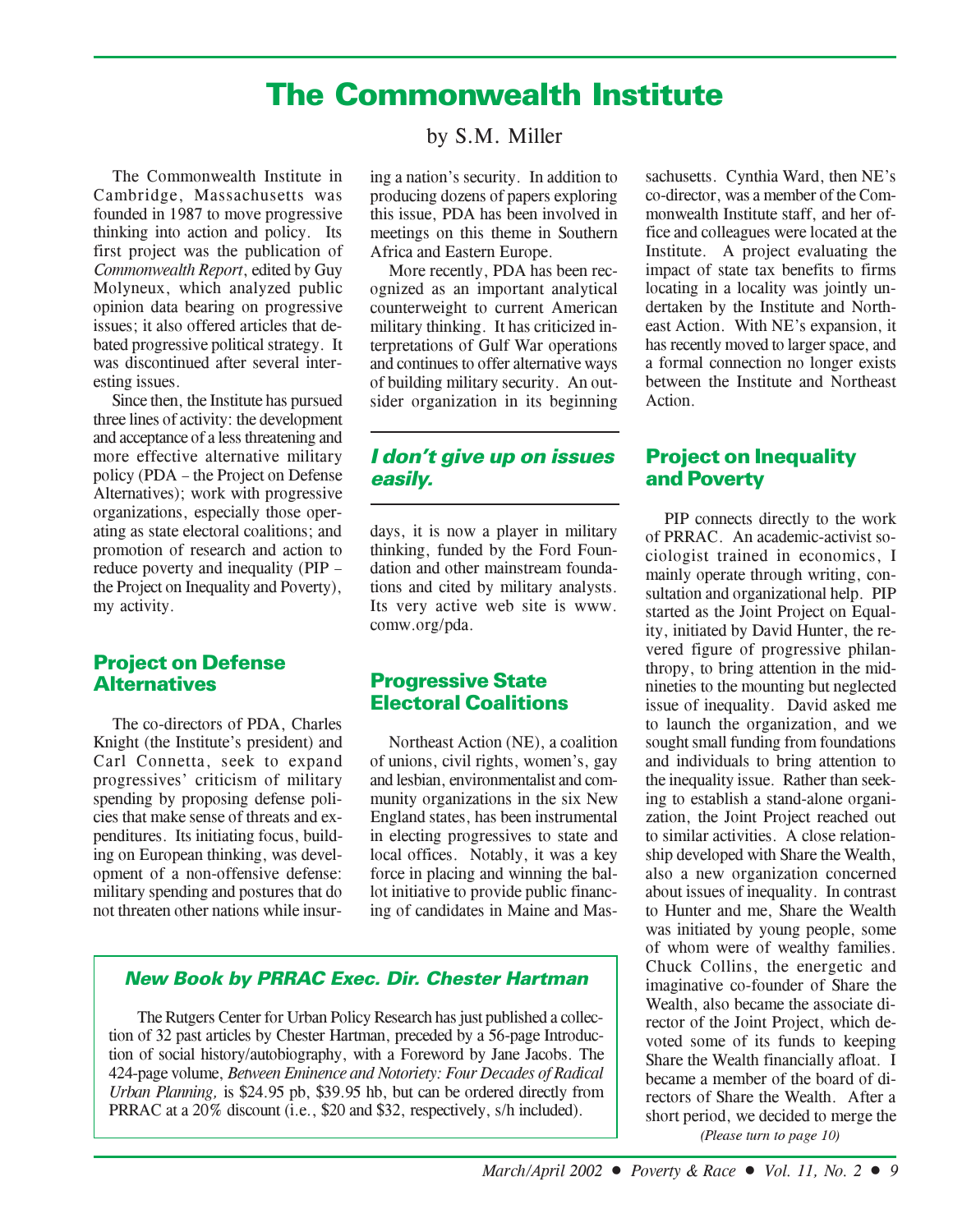#### (MILLER: Continued from page 9)

two organizations and establish United for a Fair Economy (UFE). I am a member of the board of directors.

UFE has become an important voice in raising issues of inequality, frequently in a dramatic or amusing manner. UFE has performed skits lampooning leading actors in the promotion of inequality. A notable recent achievement by Responsible Wealth, a unit of United for a Fair Economy, was getting Bill Gates, Sr. and other wealthy persons to go public in their attack on elimination of the estate tax. Contact information is www.ufefaireconomy.org

I have long been associated with the international poverty organization, ATD-The Fourth World Movement, based in France but with a presence in many countries. It concentrates on the poorest of the poor and has non-governmental status at the United Nations. I worked closely with the Boston Fourth World Team in the late nineties. An important lesson I learned from the Fourth World Movement successes is that symbolic and solidarity acts can make a difference, that influence and effectiveness do not rest alone on "power." They are reachable at 7600 Willow Hill Dr., Landover, MD 20785, 301/336-9489, fourthworld@ erols.com, www.atd-fourthworld.org.

Another long association is with Social Policy magazine where I have been a board member and its most frequent article writer. Social Policy recently moved its operations to the Bay Area under the editorship of "the other Mike Miller," and will emphasize community organizing themes; it is reachable at PO Box 1297, Pacifica, CA 94044, 650/557-9720, SclPlcy@ aol.com.

As a member of the Scientific Board of CROP, the Comparative Research Program on Poverty, sponsored by the International Social Science Council of UNESCO, I have made a small contribution to CROP's opening up of a number of lines of thinking about support for anti-poverty action, in both rich and poor nations. I was a co-editor of the CROP volume, Pov-

# **The Community Resource and Research Center**

PRRAC has just agreed to act as fiscal agent/sponsor for a new entity, the Community Resource and Research Center, whose mission very much parallels ours. CRRC strengthens the capacities of groups serving lowincome communities and communities of color in metropolitan Washington, DC, in order to influence policy on issues such as health care delivery, affordable housing, job development and racial equity. It pursues this goal through community-based research, technical assistance, and education and leadership development initiatives. Through community-based research (also known as action research and participatory research) conducted with and for communities, CRRC helps groups generate the information they need to improve their advocacy strategies. Its school-based initiatives will teach high school students community research methods, link them with community groups to conduct research, engage them in policy analysis and advocacy, and thereby move them from volunteerism to activism. The Center will also conduct selected independent research projects. For more information contact: Bristow Hardin, Director, Community Resource and Research Center, 6930 Carroll Ave., #600, Takoma Park, MD 20912, 301/891- 0570; fax: 301/891-0571, crrc@earthlink.net.

erty – A Global Review, and participated in CROP conferences in several countries.

I continue to write on poverty and inequality (an extension of my firstyear college paper on "Income Distribution in the U.S., 1929-36" — I don't give up issues easily). Currently, I hope to bring attention to the inadequacies of American poverty line conceptualizations by contrasting them with the wider perspectives of "social exclusion," the term used by the European Union. I am also indulging myself in drawing policy and political lessons from various personal experiences. I published two pieces in Tikkun magazine drawing on such experiences: "No Permanent Abode" (1999) describes the life-long disturbing effect of once living without a regular place to call home; "My Meritocratic Career" (2001) describes how friends and contacts eased my way "up the greasy pole" to academic success. As yet unpublished are "My Economic Education," which contrasts my own economic experiences with graduate economics work at Columbia and Princeton; "The New York State Regents Exam vs. Education" shows how I got a much higher mark on the state physics exam without knowing much physics than my friend who knew much more physics.

With Anthony J. Savoie, a graduate student at Boston College, where I am a research professor of sociology, I have completed a book titled Respect and Rights: Class, Gender and Race Challenges Today. (P&R published my article on this theme in the January/February 1996 issue.) The emphasis is on group rather than individual respect. One contention is that concern about disrespect underlies much of the discontent that appears in many outsider groups despite the advances that have occurred in lowering barriers of discrimination. The action argument is that group respect can be the issue to bring together those concerned about the often separated and competing concerns of class, race and gender. I hope it will be published later this year (the publisher is Rowman and Littlefield).

With Jeanette Markel, a senior at Brown University, I have just completed a long chapter on "Workfare and the American Low-Wage Labor Market" that will be published this fall in a Policy Press (Bristol, UK) book on European and American social policy,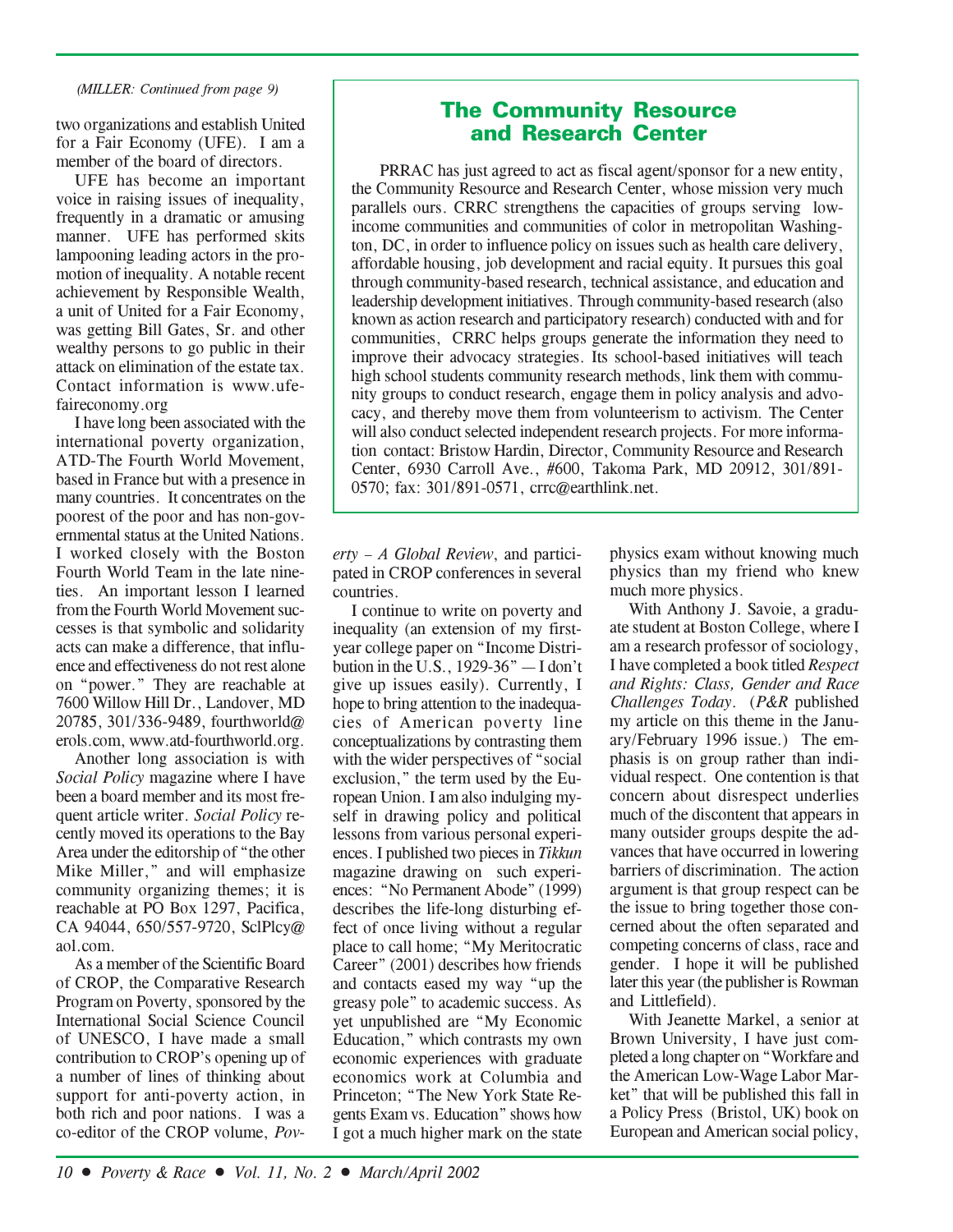World Poverty: New Policies to Defeat an Old Enemy, edited by British social policy experts Peter Townsend and David Gordon.

The respect book was originally a chapter of a manuscript of a book on the implications for progressive political action of economic and social changes in the U.S.; I made the mistake of thinking that the respect chapter could easily be expanded into a broader book, tentatively titled Unillusioned, but I am now back to that broader book. With this book, I am likely to lose some friends, for it raises questions about a number of pet ideas of many progressive writers and activists. It contests the popular progressive argument that the U.S. is becoming polarized economically so that the overwhelming majority of Americans share a similar class outlook. In my view, the country is increasingly differentiated — economically, culturally and politically. Another disturbing view is that governmental performance must be improved if needed funding is to be attained. More money does not solve all performance problems. The book also throws into doubt the left view, abetted by the media, that the U.S. is tightly integrated economically and politically into the upper 5% of extremely wealthy Americans and the rest of us. My view is that, compared to many other countries, the U.S. is loosely integrated. That is why it is easy to upset but difficult to change our society.

The book also asserts that progressives do not do enough to win people over on issues of values, on changing hearts and minds, hoping instead to gain support on narrow economic grounds. The compartmentalization of values (remember Jefferson, the slave-owning apostle of freedom) makes value change difficult. Data on inequalities are not sufficient. A value argument is needed. (I hope in this book to write on entertainment, broadly defined, as a crucial influence on American outlooks. That is a new obsession, still unformed.)

In this book, or perhaps a separate work, I want to write about progressive organizing strategies. I also play with the notion of doing a book on "Poverty Lessons," drawing on my many articles on poverty and policy and some new writing.

My great hope/longing is that the peoples of color overcome competing interests and work together to deal with

(LGBT YOC: Continued from page 5)

are non-existent or difficult to access.

# **Conclusion**

Despite LGBT YOC's membership in groups with an increased probability of risk for developing chronic and costly conditions, the current public health system is largely hostile to or uninformed about their needs. Without significant system-wide reform and a healthy dose of tolerance, LGBT YOC will continue to exhibit high rates of preventable disease and poor health outcomes.

Similarly, the range of child protective services frequently fail LGBT youth and LGBT YOC with their propensity to engage in implicit denial of the challenges LGBT youth experience in foster care and group home settings and these services' explicit refusal to acknowledge the existence of these populations in their care. The cultural and social support structures for youth to meet their developmental needs are too often denied to LGBT YOC, and the few resources available to LGBT YOC too often demand that these young people compartmentalize and prioritize their multiple identities and oppressions. Society sets up LGBT YOC for failure through institutional, economic and cultural oppression rooted in heterosexism, homophobia and transphobia. This societal and institutional failure is compounded by the additional challenges LGBT YOC confront in being a racial or ethnic minority.

To improve the health and developmental outcomes for LGBT YOC, poverties and inequalities: PRRAC's race/ethnic-poverty intersections.

S.M. (Mike) Miller (fivegood@ aol.com) is author or co-author of The Future of Inequality; The Dynamics of the American Economy; Recapitalizing America; Comparative Social Mobility; Social Class and Social Policy *and other books*. **□** 

more research is needed to determine the needs and address the health status of this population; there need to be more gay-straight alliances and safe school coalitions working in schools and districts with a high concentration of racial and ethnic minorities; cultural competency education is needed for LGBT CBO's working with LGBT YOC; targeted sexuality education and tolerance initiatives that address the homophobia and heterosexism culturally rooted in minority communities need to be developed and implemented; LGBT youth sensitivity protocols for professionals working in the child welfare and juvenile justice systems must be created; and societal tolerance must be increased.

Until society is able to scrutinize the values, systems and practices that create the oppressive conditions and poor life outcomes experienced by those whose lives and being defy simplistic categorization, LGBT YOC will continue to be the most underserved and vulnerable population of any youth population in the United States.

L. Michael Gipson (blkpower25@ aol.com) was until recently the Racial and Economic Justice Coordinator of the National Youth Advocacy Coalition, 1638 R St. NW, #300, Wash., DC, 20009. He has just become a fulltime consultant on the issues discussed in this article. ❏

> **Be sure to send us items for our Resources Section.**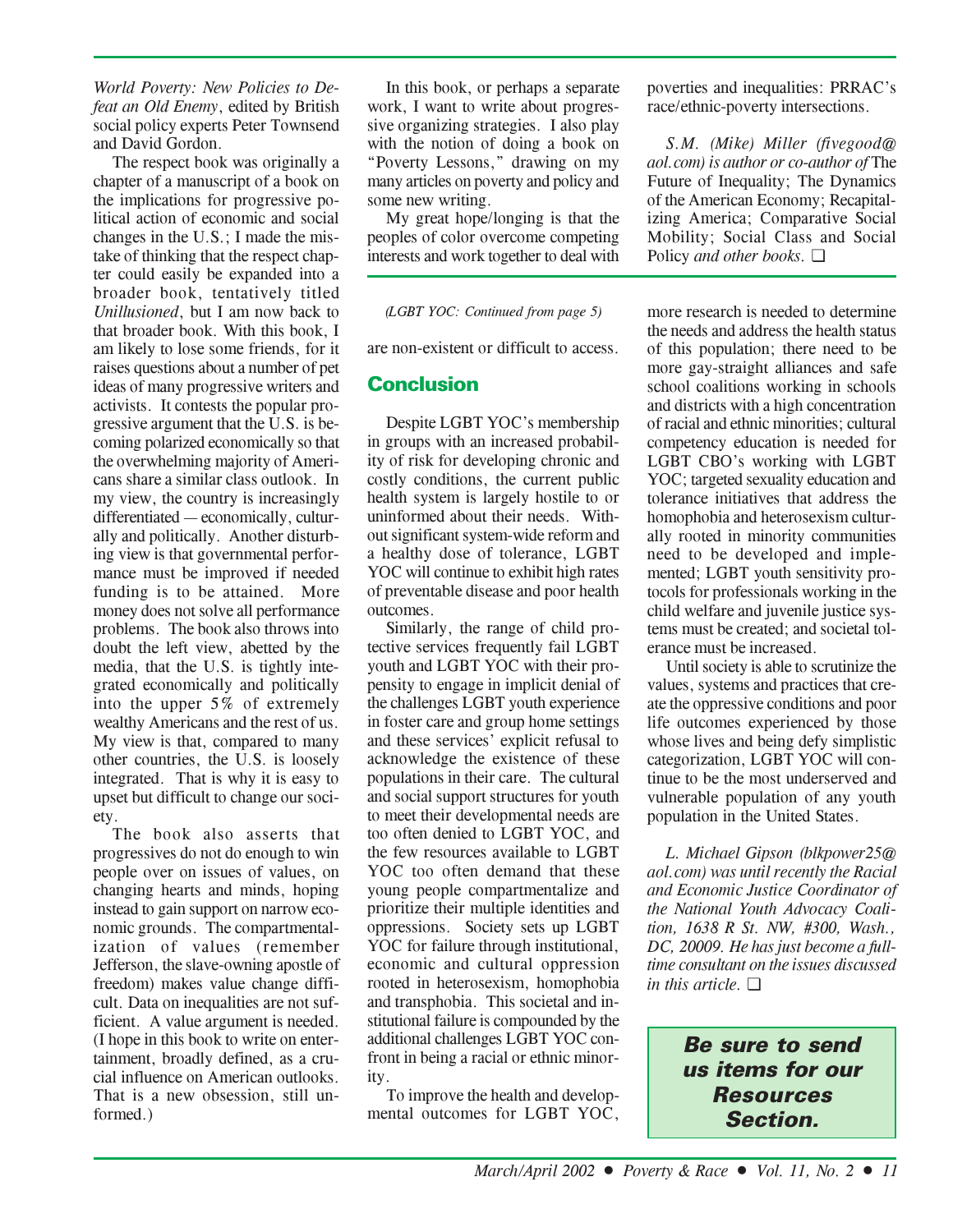# **The Latino Coalition for Families**

When the 1996 Personal Responsibility and Work Opportunity Reconciliation Act (PRWORA) replaced Aid to Families with Dependent Children (AFDC), our system changed to a "work first" approach. While it's true that the reform, aided by a booming economy, succeeded in transitioning many recipients into the workforce, most have not been transitioned into jobs that pay a livable wage. They have been relegated to the status of the "working poor."

Latinos, especially, have lagged behind most in leaving the rolls. There have been various contributing factors, including language and education barriers, geographic location and immigration status. Latinos also are behind in median income and have a higher unemployment rate. According to the 2000 Census, the Latino poverty rate was 21.2%, compared to 7.5% for whites and the overall population rate of 11.3%.

All families in need of assistance should have the same access to the opportunities provided to gain self-sufficiency and escape poverty. At this time, it is painfully obvious that a great many Latinos do not.

To ensure that a Latino voice is heard, national organizations have come together to form the Latino Coalition for Families (LCF) – originally named the Hispanic Welfare Coalition. The National Puerto Rican Coalition and the Mexican American Legal Defense and Education Fund are this year's Coalition co-chairs. Other organizations represented are AFL-CIO, Labor Council for Latin American Advancement, National Campaign for Jobs and Income Support [see Deepak Bhargava's PRRAC Director's Report on page 7], National Conference of Puerto Rican Women, National Council of La Raza, National Latina/o Lesbian, Gay, Bisexual, and Transgender Organization, National Puerto Rican Forum, PRRAC and the Puerto Rican Legal Defense and Education Fund.

by Denise Rivera Portis

Creating an agenda with recommendations to present to Congress and the Administration for the 2002 TANF reauthorization process has been the Coalition's main focus. LCF is calling on Congress to correct the disparities in benefits, training and work supports, in order to improve the quality of life and the attainment of self-sufficiency for Latino families.

Some of the main agenda items are:

- Providing access for immigrants. Despite their economic contributions, under welfare reform many legal immigrant families have been denied access to our national safety net supported by their own tax dollars.
- Overcoming language barriers. In order to attain the "work first" objective, training is a necessity. For those who do not speak English, this objective was lacking. Information needed to benefit from programs was not multilingual; therefore, many were unaware of their existence.
- Addressing disparities in Puerto Rico. Although there was a dramatic reduction in the welfare rolls

in P.R., there is little evidence that these former recipients were transitioned into self-sufficiency. Puerto Rico has a poverty rate of nearly 60%, according to the Census Bureau, the highest rate in the nation. However, P.R. does not receive the same resources or opportunities provided to other TANF recipients.

The Coalition is working for and hoping that the 2002 TANF reauthorization will provide the opportunities and tools to Latino recipients to steer them towards self-sufficiency. They believe that TANF must focus on poverty reduction through permanent employment that provides a livable wage. For many Latinos, this also means providing work supports (training, education, etc.) as they transition off the rolls. The agenda outlines recommendations for accomplishing these goals.

For more information or copies of the agenda please contact Denise Rivera Portis 202/387-9887, dportis@prrac.org or Jennie Torres Lewis (NPRC) at jtorres-lewis@ nprcinc.org. ❏

# PRRAC Update

• For the third year in a row, PRRAC will be hosting a Mickey Leland/Bill Emerson Hunger Fellow – a project of the Congressional Hunger Caucus. In early March, Alison Leff, a recent Brown graduate, joins us for six months. Like the two dozen other Fellows, she spent the first six months of her fellowship working at a local hunger center – in her case, the Ohio Assn. of Second Harvest Food Banks, in Columbus.

• We acknowledge with thanks the most welcome (and needed) financial contributions from Thomas & Lauren Winkler, Nora Murad, Rabbi Bruce Kahn, The Yale & Barbara Wurzel Rabin Philanthropic Fund, Victor & Lorraine Honig, Mimi Conway & Dennis Houlihan, S.M. & Jean Miller. We really mean the above parenthetical: it's even harder these days to get foundation support for our work, so we increasingly need to turn to individual contributors.

• Speaking of money, please don't send cash to cover postage, photocopying costs or when purchasing PRRAC publications – wreaks havoc on our bookkeeping system.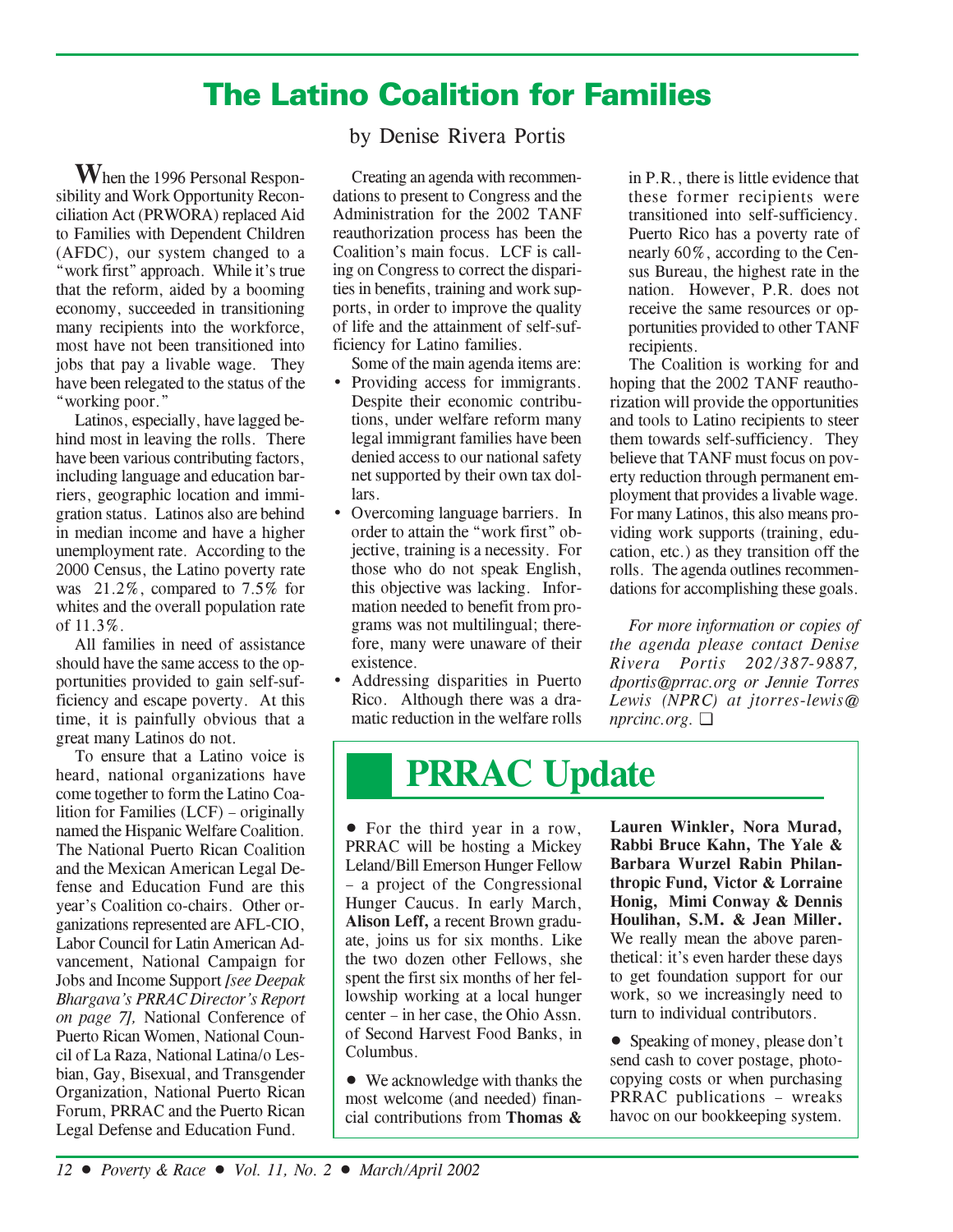# **Resources**

When ordering items from the Resources Section, please note that most listings direct you to contact an organization other than PRRAC. Prices include the shipping/handling (s/h) charge when this information is provided to PRRAC. "No price listed" items often are free.

When ordering items from  $PRRAC: SASE = self$ addressed stamped envelope (34¢ unless otherwise indicated). Orders may not be placed by telephone or fax. Please indicate which issue of P&R you are ordering from.

# **Race/Racism**

• Riot and Remembrance: The Tulsa Race War & Its Legacy, by James A. Hirsch (358 pp., 2002), has been published by Houghton Mifflin (\$25). [4716]

• At the Hands of Persons Unknown: The Lynching of Black America, by Philip Dray, (528 pp., 2002), a history of lynching in the US, has been published by Random House (\$35). Dray is the author of We Are Not Afraid: The Story of Goodman, Schwerner and Chaney and the Civil Rights Campaign for Mississippi. [4717]

• Chicano Studies: Survey & Analysis, 2nd ed., eds. D.J. Bixler-Marquez, C. Ortega & R. Solorzano (585 pp., 2001), has been published by Kendall/Hunt Pub. Co., 800/228-0810; \$64.95. [4730]

• African American Yearbook 2001 (240 pp.) is available (\$25) from TIYM Pub. Co., 6718 Whittier Ave., #130, McLean, VA 22101, 703/ 734-1632 TIYM@aol.com Website: http:// www.TIYM.com [4742]

• "Race-Conscious Voting Rights & the New Demography in a Multiracing America," by John O. Calmore, appeared in the June 2001 North Carolina Law Review. Reprints of the 29-page article are available (likely free) from Prof. Calmore, UNC Law School, CB#3380, Van Hecke-Wettach Hall, Chapel Hill, NC 27599- 3380, 919/962-8323. jcalmore@email.unc.edu [4741]

Centro: Journal of the Center for Puerto Rican Studies has issued a Call for Papers for a special issue on "Puerto Rican Politics in the US." April 30, 2002 deadline. Contact Xavier Totti, the journal editor, 212/772- 5690. centro-journal@ hunter.cuny.edu [4702]

• "Let Justice Roll Down" is one of the annual essays Martin Luther King, Jr. wrote for The Nation magazine from 1961-66. It's on their website: http:// past.thenation.com/ historic/bhm2000/ 19650315king.shtml. A related section on the website, "Voices from History," features writings on race from The Nation by W.E.B. DuBois, Langston Hughes, Alice Walker, James Baldwin & many others. [4736]

Please drop us a line letting us know how useful our Resources Section is to you, as both a lister and requester of items. We hear good things, but only sporadically. Having a more complete sense of the effectiveness of this networking function will help us greatly in foundation fundraising work (and is awfully good for our morale). Drop us a short note, letting us know if it has been/is useful to you (how many requests you get when you list an item, how many items you send away for, etc.) Thank you.

• "Learning from the Internment in a Post 9-11 World" was a Feb. 16, 2002 conf. at UCLA Law School. Inf. from the UCLA Asian Amer. Studies Ctr. (headed by PRRAC Board member Don Nakanishi), 310/825- 2974. Website: www. sscnet.ucla.edu/aasc [4731]

• "Puerto Ricans Space & Race/Social Construction of Place," sponsored by the Centro de Estudios Puertorriqueños of Hunter College, will be held March 14, 2002 at Hunter. Inf. from 212/ 772-5714/5686. Website: www.centropr.org [4701]

• Diversity Through Affirmative Action: Challenges, Choices & Changes" is the 28th annual conf. of the Amer. Assn. for Affirmative Action, April 3-6, 2002 in Chicago. Inf. from the Assn., PO Box 14460, Wash., DC 20044-4460, 800/252-8952, aaaahq@aol.com.

• The Symposium for Hate Crimes & Violence on Campus will be held June 8-11, 2002 on the SMU campus in Dallas. Inf. from the Assn. of College Unions Internatl., One City Centre, #200, 120 W. 7th St., Bloomington, IN 474043925, 704/395-1028 stophate@acuiweb.org. Website: www.stophate. org [4738]

• "Connecting Communities for Reconciliation & Justice: Towards an Inclusive Society" is an internatl. conf. in Caux, Switzerland, July 12-18, 2002. Inf. from Hope in the Cities, 1103 Sunset Ave., Richmond, VA 23221 or http://www. caux.ch.Website: www. hopeinthecities.org [4737]

• "Race, Gender, Class from a Global Perspective" is an Oct. 17-19, 2002 conference at Southern Univ., New Orleans. Paper proposals are due by June 1: 504/ 286-5232, jbelkhir@ suno.edu; conf. inf. from her as well. [4812]

# **Poverty/ Welfare**

• The New World of Welfare: An Agenda for Reauthorization & Beyond, eds. Rebecca Blank & Ron Haskins, is available on the Brookings Inst. Website: www.brookings.edu/wrb [4748]

• "A Fresh Vision for Welfare Reauthoriza-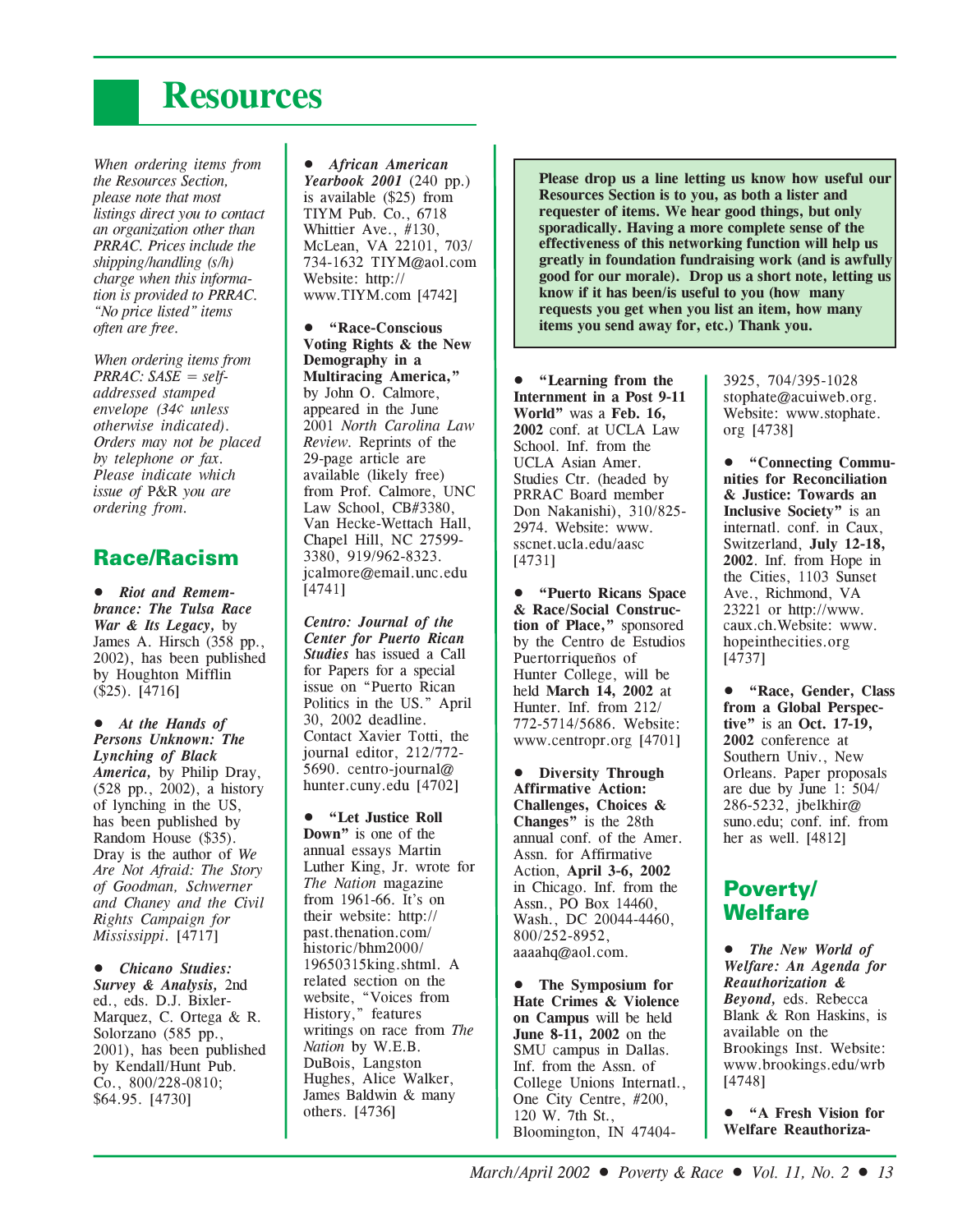tion," by (PRRAC board member) Deepak Bhargava, Peter Edelman, Cindy Mann & Charlene Sinclair, is the lead article in the Dec. 2001 issue of NFG Reports. Copies available (possibly free) from the Neighborhood Funders Group, One Dupont Circ. NW, #700, Wash., DC 20036, 202/ 833-4690 nfg@nfg.org [4746]

• "Red Flags: Research Raises Concerns About the Impact of 'Welfare Reform' on Child Maltreatment" (Oct. 2001) is available (possibly free) from the Ctr. for Law & Social Policy (headed by PRRAC co-founder Alan Houseman), 1015 15th St. NW, #400, Wash., DC 20005, 202/906-8000; downloadable from http:// www.clasp.org [4708]

• "Frequently Asked Questions about Working Welfare Leavers," by Elise Richer, Steve Savner & Mark Greenberg, is a 2002(?) report, available (likely free) from the Ctr. for Law & Social Policy (headed by PRRAC cofounder Alan Houseman), 1015 15th St. NW, #400, Wash., DC 20005, 202/ 906-8000. Website: http:/ /www.clasp.org/pubs/ TANF/leaversFAQ.pdf [4709]

• "Welfare Reform: More Coordinated Federal Effort Could Help States & Localities Move TANF Recipients with Impairments Toward Employment" is a 50-page, Oct. 2001 GAO report (GAO-02-37), available, free, from USGAO, PO Box 37050, Wash., DC 20013, 202/ 512-6000. Also downloadable on their website (look under Nov. 1, 2001 listings): http://

www.gao.gov. [4710]

• "Welfare Reform: More Research Needed on TANF Family Caps" is a 41-page, Sept. 2001 GAO report (GAO-01- 924), available, free, from USGAO, PO Box 37050, Wash., DC 20013, 202/ 512-6000. Website: http:/ /www.gao.gov. [4721]

• "New Opportunities? Public Opinion on Poverty, Income Inequality & Public Policy: 1996-2001" (26 pp., Nov. 2001) is available (possibly free) from Demos: A Network for Ideas & Action, 155 Ave. of the Americas, 4th flr., NYC, NY 10013, 212/ 633-1405 tdraut@demosusa.org Website: www. demos-usa.org. [4786]

• "States Are Cutting Low-Income Programs in Response to Fiscal Crises: Less Counterproductive Options Are Available," by Kevin Carey  $&$  Iris Lav  $(2002)$ , is on the Ctr. on Budget & Policy Priorities website: http:// www.cbpp.org/1-17- 02sfp.htm. [4787]

• "Supports for Working Poor Families: A New Approach," by Michael E. Fishman & Harold Beebout, is a Dec. 2001 Mathematica report, available at http:// www.mathematicampr.com/PDFs/ redirect.asp?strSite =supportpoor.pdf. [4788]

• "The Scope & Impact of Welfare Reform's Immigrant Provisions," by Michael Fix & Jeffrey Passell (Jan. 2002), is available (free) from the Urban Inst., bnowak@ui.urban.org. Website: http:// newfederalism.urban.org/ html/discussion02- 03.html. [4789]

• "Welfare Caseloads Are Up in Most States" is a 2001(?) report from the Ctr. for Law & Social Policy: http:// .www.clasp.org/pubs/ claspupdate/ Januaryfinal.pdf [4791]

• "Welfare Rules Database Updated," from The Urban Inst., is at http://anfdata.urban.org/ drsurvey/login.cfm? CFID=19762&CFTOKEN= 57393190. [4792]

• The Tax Counseling Project offers free tax preparation services (throughout Illinois) for families with incomes under \$33,000, indivs. with incomes under \$15,000. They also have materials (in Spanish & English) on the EITC and other useful forms of assistance which they can make available. Contact them at 29 E. Madison, #910, Chicago, IL 60602, 312/252-0280, info@ centerforlaw.org Website: www.centerforlaw.org [4732]

• The DC EITC Campaign has a set of materials to help implement the expanded DC Earned Income Tax Credit. Contact them c/o The Wash. Council of Agencies, 1001 Conn. Ave. NW, #925, Wash., DC 20036, 202/547- 0540, lazere@dcfpi.org. [4768]

• "Making Welfare Work" is the title of the 17 2002 Center for Law & Social Policy Audio Conferences on Welfare Reauthorization. Inf. from 202/906-8079. [4715]

• Welfare Reform: The Next Act is an Urban Inst. conf. (around their new book of the same title), March 14, 2002, at the Natl. Press Club. Inf. from Bnowak@

ui.urban.org. [4767]

• A Poverty March is being organized by the Natl. Council of Churches. Inf. from 202/ 544-2350, 212/870-3398 redgar@nccusaorg [4771]

# **Community Organizing**

• Organizing to Win is a new (2001?) book, drawing on experience of National People's Action and the Natl. Training & Inf. Ctr. Inf./ordering from NTIC, 312/243- 3035 ntic@ntic-us.org [4750]

• Building Community Capacity, by Robert J. Chaskin, Prudence Brown, Sudhir Venkatesh & Avis Vidal (268 pp., 2001), has been published by Aldine de Gruyter, 914/747-0110; \$25.95. cs@degruyterny.com [4769]

• The Midwest Academy Training Sessions for Organizers & Leaders will be held in Chicago (March 4-8), Calif. (June 10-14), Chicago [in Spanish] (July 19-21), Chicago [English] (July 21-25)  $\&$ NJ (Nov. 18-22). Inf. from the Academy. 28 E. Jackson Blvd., #605, Chicago, IL 60604, 312/ 427-2304 mwacademy1@ aol.com. Website: www. midwestacademy.com. [4744]

• "Dynamics of Ideas in Grassroots Organizing" is a March 7, 2002 evening class, part of the Inst. for Policy Studies' Social Action & Leadership School for Activists. Inf. from 202/234-9382, x229 netfa@hotsalsa.org [4762]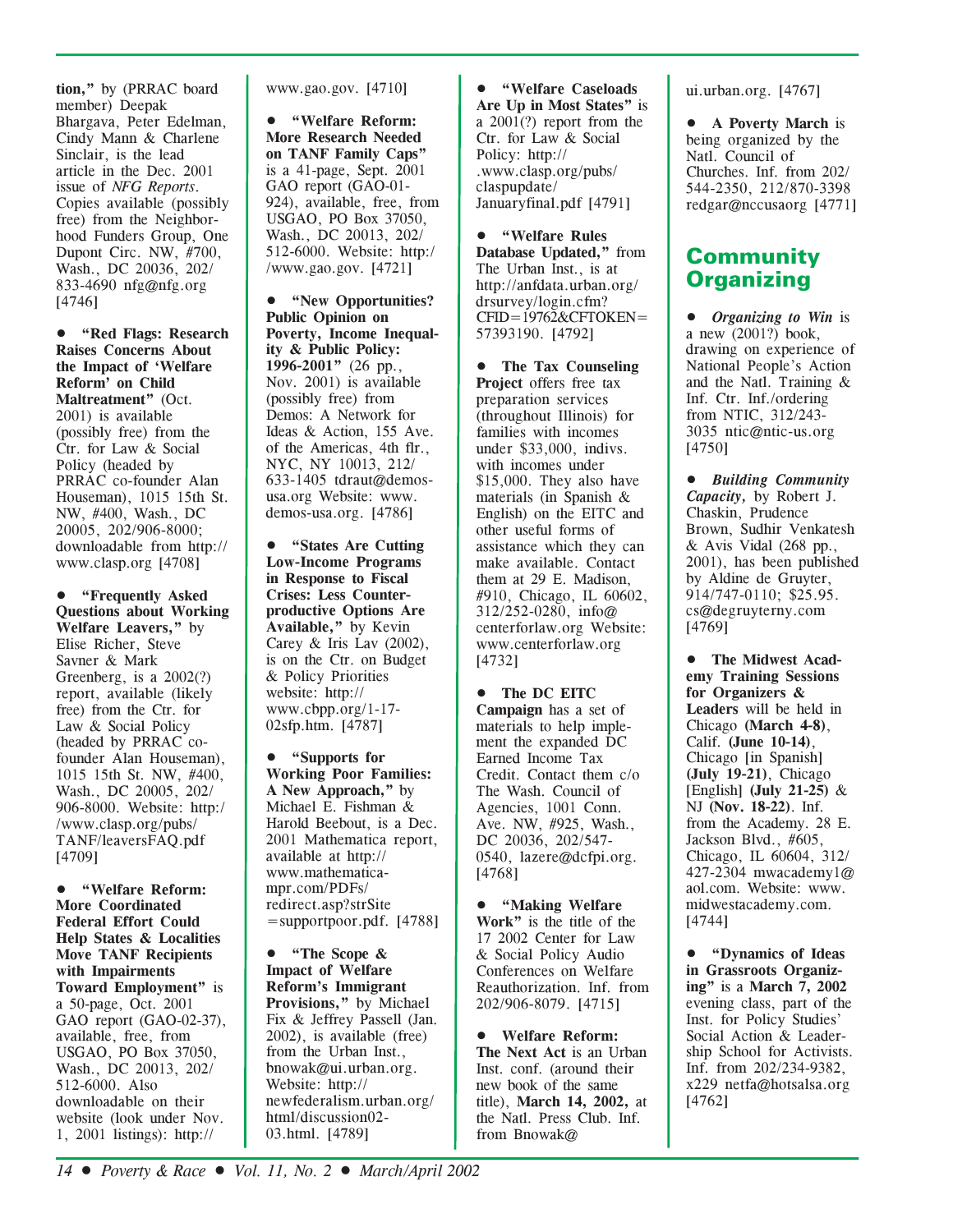• A National Workshop on Researching & Evaluating Community Based Collaboratives will be held March 10- 12, 2002 in Albuquerque. Inf. from 434/924-5041, kef8@virginia.edu. Website: http:// www.cbcrc.org. [4770]

• The 5th Annual Community Research Network Conf. will be held June 13-16, 2002 at Loyola Univ., Chicago. Inf. from 413/559-5860. Website: www.Loka.org [4772]

# **Criminal Justice**

• "Why There Is So Much Error in Capital Cases & What Can Be Done About It" is Part II of "A Broken System," by Prof. James S. Liebman of Columbia Univ. Law School and his colleagues. The 138-page report is downloadable, or contact Prof. Liebman at Columbia, NYC, NY 10027 Website: http:// www.justice.pollcy.net/ cjreform/dpstudy [4712]

# **Economic/ Community Development**

• "The Costs & Consequences of Suburban Sprawl: The Case of Metro Atlanta," by Robert D. Bullard, Glenn S. Johnson & Angel O. Torres, appeared in the Summer 2001 Georgia State Univ. Law Review. Reprints of the 63-page article may be available from Prof. Johnson, Clark Atlanta Univ. Env. Justice Resource Ctr., 223 James P. Brawley Dr. SW, Atlanta, GA 30314- 4391, 404/880-6911

ejrc@cau.edu Website: www.ejrc.cau.edu [4763]

The Econ. Policy Inst. has available their 2002 Publications Catalog: 1660 L St. NW, #1200, Wash., DC 20036, 800/EPI-4844 Website: www.epinet.org [4691]

• "Principles for Evaluating Comprehensive Community Initiatives," by David Chavis, Kien Lee & Elizabeth Jones (27 pp., June 2001), is available (\$12) from the Natl. Funding Collaborative on Violence Prevention, 815 15th St. NW, #801, Wash., DC 20005, 202/ 393-7731 nfcvp@nfcvp. org Website: www. peacebeyondviolence.org [4727]

• "Economic Development in Asian American Communities" is a March 11, 2002 lecture by Tarry Hum of Queens College, CUNY, at the UCLA Lewis Ctr. for Reg. Policy Studies. Inf. from 310/206-4417. Website: http://www.sppsr.ucla. edu/lewis/. [4735]

• "Reclaiming Economic Development" is Good Jobs First's natl. conf., July 11-13, 2002, near Balt.-Wash. Airport. Inf. from website: http:// www.goodjobsfirst.org/ flyer/htm. [4783]

# **Education**

• Rhetoric Versus Reality: What We Know & What We Need to Know About Vouchers & Charter Schools, by Brian P. Gill, P. Michael Timpane, Karen E. Ross & Dominic J. Brewer (265 pp., 2001), is available (\$15) from RAND Corp. Downloadable:

www.RAND.org. [4725]

• The Other Boston Busing Story, by Susan E. Eaton (2001), has been published by Yale Univ. Press. [4778]

• "High Classroom Turnover: How Children Get Left Behind," by (PRRAC Exec. Dir.) Chester Hartman, is a chapter appearing in Rights at Risk: Equality in an Age of Terrorism, the biannual report of the Citizens' Commn. on Civil Rights. Reprints of the 18-page article are available, free (with a self-addressed label and 80¢ postage) from PRRAC, 3000 Conn. Ave. NW, #200, Wash., DC 20008. It's downloadable from www.prrac.org. [4754]

**Indicators: The** Journal of Social Health is a new journal. The initial (Winter 2001/ 2002) issue contains "The State of Education in America," an interview with Sen. Edward Kennedy; "Is the Education Revolution Coming?," by Robert J. Blendon et al.; "A Proposal to Revive Public Investment in Schools," by Christian M. Weller & Jeffrey Wenger; "A Social Report on America's Well-Being," by Marque-Luisa Miringoff et al.; "Welfare Reform & Children," by Guy Stevens; "Evaluating Welfare Reform in an Era of Transition," by Thomas Corbett; and "Health Indicators of the Standard of Living," by Richard H. Steckel. Subs. to the quarterly are \$50/ indivs., \$200 insts. (20% discount intro. offer) from ME Sharpe, 800/541- 6563. [4695]

• "Twenty-Five Years of Educating Children

with Disabilities: The Good News & the Work Ahead" is a 64-page, 2002 report from the Amer. Youth Policy Forum & the Ctr. on Education Policy. Downloadable from their website and available (likely free) from AYPF, 1836 Jefferson Pl. NW, Wash., DC 20036, 202/ 775-9731 aypf@aypf.org or the Ctr., 1001 Conn. Ave. NW, #522, Wash., DC 20036, 202/822- 8065, ctredpol@ctredpol. org. Websites: www.aypf.org, www. ctredpol.org. [4688]

• "Dispelling the Myth Revisited: Preliminary Findings from a Nationwide Analysis of 'High-Flying' Schools," by Craig Jerald, is a 130 page, 2001 study, updating/expanding a 1999 report on the same subject; it identifies 4,577 high-poverty & highminority schools nationwide that have high student performance. Available (no price listed) from The Education Trust (headed by PRRAC Board member Kati Haycock), 1725 K St. NW, Wash., DC 20006, 202/293- 1217; downloadable from their website: www. edtrust.org. [4704]

• "School Vouchers: Public Funded Programs in Cleveland & Milwaukee" is a 50-page, Aug. 2001 GAO report (GAO-01-914), available, free, from USGAO, PO Box 37050, Wash., DC 20013, 202/512-6000. Website: http// www.gao.gov [4720]

• "BIA and DOD Schools: Student Achievement & Other Characteristics Often Differ from Public Schools'" is a 74page, Sept. 2001 GAO report (GAO-01-934), available, free, from US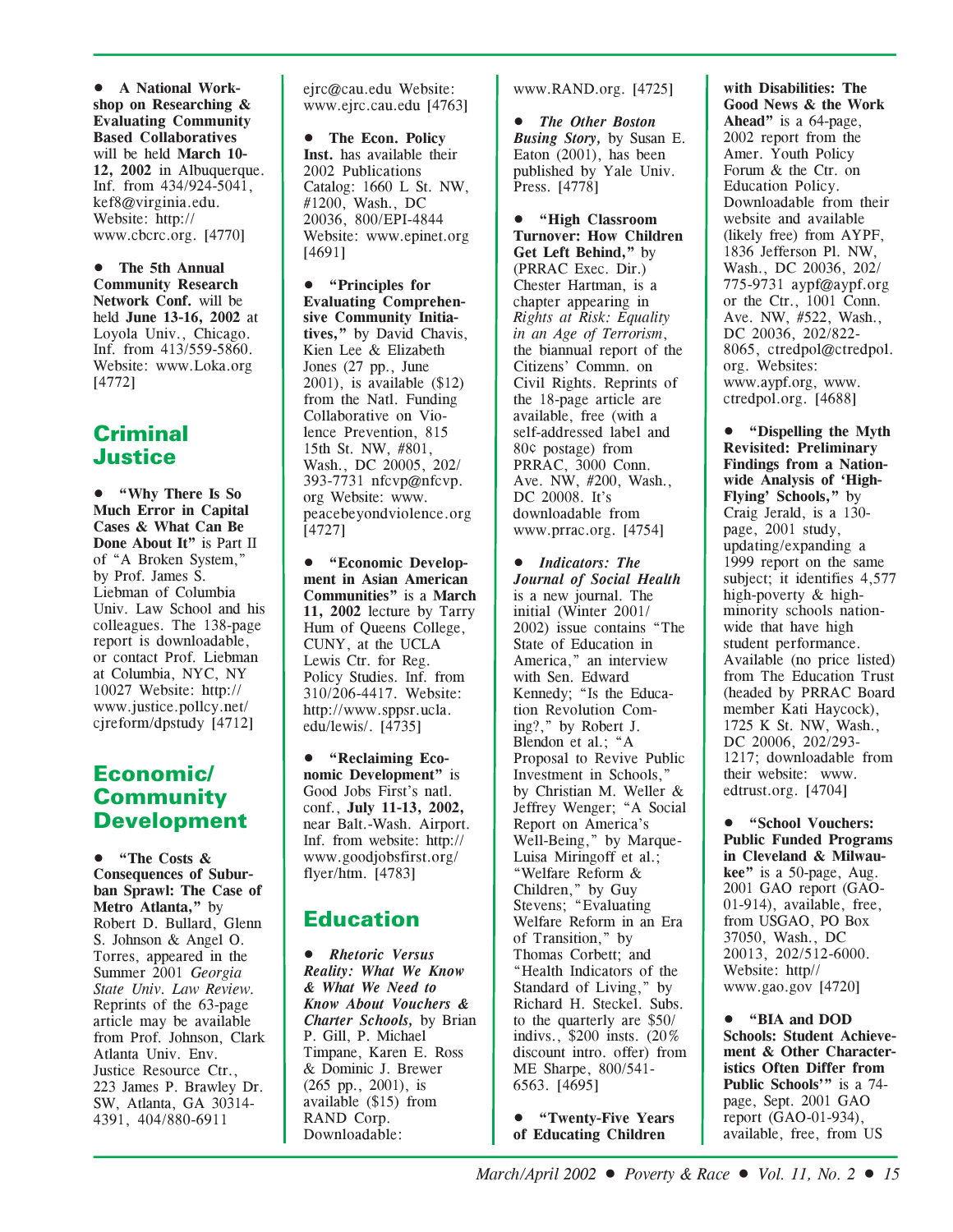GAO, PO Box 37050, Wash., DC 20013, 202/ 512-6000. Website: http:/ /www.gao.gov [4722]

• "Evaluating the Accelerated Schools Approach: A Look at Early Implementation & Impacts on Student Achievement in 8 Elementary Schools," by Howard S. Bloom, Sandra Ham, Laura Melton & Julienanne O'Brien, is a 99-page, Nov. 2001 report, available (likely free) from Manpower Demonstration Research Corp., 16 E. 34 St., NYC, NY 10016-4326, 212/532-3200. Website: www.mdrc.org [4726]

• "Why Public Schools Lose Teachers," by Eric Hanushek, John F. Kain & Steven G. Rivkin (24 pp.  $+$  tables, Nov. 2001), is Working Paper #8599, available (no price listed) from the Natl. Bureau of Econ. Research, 1050 Mass. Ave., Cambridge, MA 02138; downloadable from http://www.nber. org/papers/8599 [4766]

• "Partnerships: Family-School-Community" is a  $(2001?)$  National Education Assn. manual. Inf. from www.nea.org [4776]

• "Facing the Hard Facts in Education Reform," by Paul E. Barton (31 pp., July 2001), is available (\$10.50) from the Policy Inf. Ctr., Mailstop 04-R, Educ. Testing Service, Rosedale Rd., Princeton, NJ 08541-0001, 609/734- 5694 pic@ets.org; also downloadable from www.ets.org/research/pic. [4785]

• "Teaching for Equity Conf.," sponsored by the Dist. of Columbia Office of Civil Rights Compliance & Multicultural

Education Dev. et al., will be held April 27, 2002 in DC. Inf. from 202/588-7248. Website: www.teachingforchange.org [4761]

• "The Resegregation of Southern Schools," cosponsored by the Harvard Civil Rights Proj., the UNC Ctr. for Civil Rights & the Thurgood Marshall Law School, will be held Aug. 30-31, 2002 at UNC-Chapel Hill. Inf. from elizabeth\_debray@ gse.harvard.edu. [4782]

# **Employment/ Jobs Policy**

• "Career Academies: Impacts on Students' Initial Transitions to Post-Secondary Education & Employment," by James J. Kemple, is a 52 page, Dec. 2001 report, available, likely free, from the Manpower Demonstration Research Corp., 16 E. 34 St., NYC, NY 10016-4326, 212/532-3200. Website: www.mdrc.org [4686]

• "Shared Work/ Valued Care: New Norms for Organizing Market Work & Unpaid Care Work," by Eileen Applebaum, Thomas Bailey, Peter Berg & Arne L. Kalleberg, is a 40 page, 2002 report, available (no price listed) from the Econ. Policy Inst., 1660 L St. NW, #1200, Wash., DC 20036, 202/775-8810. Website: www.epinet.org [4707]

• "Time After Time: Mandatory Overtime in the US Economy," by Lonnie Golden & Helene Jorgensen, is a 18-page, Jan. 2002 Briefing Paper, available (likely free) from the Econ. Policy

Inst., 1660 L St. NW, #1200, Wash., DC 20036. 202/775-8810. Website: http:// www.epinet.org [4714]

• "Workforce Investment Act: Better Guidance Needed to Address Concerns Over New Requirements" is a 57page, Oct. 2001 GAO report (GAO-02-72), available, free, from USGAO, PO Box 37050, Wash., DC 20013, 202/ 512-6000. Website: http// www.gao.gov [4719]

• "Building Unions: Past, Present & Future," by Peter Kellman, (37 pp., 2001), is available (\$8) from APEX Press, Box 377, Croton-on-Hudson, NY 10520, 800/ 316-2739. [4764]

• "States of Change: Policies & Programs to Promote Low-Wage Workers' Steady Employment & Advancement" is available from Public Private Ventures. Website: www.ppv.org [4749]

• "Ready, Work, Grow Conference: Helping People Overcome Barriers & Build Careers," sponsored by The Enterprise Foundation & JPMorganChase, will be held April 3-5, 2002 in San Antonio. Inf. from 330/425-9330. workforceconf@ enterprisefoundation.org. [4692]

# **Environment**

• "Streams to Schools: Finding Alternatives to Pesticides" is the 20th Natl. Pesticide Forum, convened by Beyond Pesticides/Natl. Coal. Against the Misuse of Pesticides, Wash. Toxics Council & NW Coal. for Alternatives to Pesticides, April 26-28, 2002 in Seattle. Inf. from Beyond Pesticides, 701 E St. SE, #200, Wash., DC 20003, 202/543-5450. info@ beyondpesticides.org. Website: www. beyondpesticides.org [4697]

# **Families/ Women/ Children**

• The Forgotten Half Revisited: AmericanYouth & Young Families, 1988- 2008, ed. Samuel Halperin (181 pp., 1998), is available (\$15) from the Amer. Youth Policy Forum, 1836 Jefferson Pl. NW, Wash., DC 20036- 2505. [4752]

• "The Challenge of Helping Low-Income Fathers Support Their Children: Final Lessons from Parents' Fair Share," by Cynthia Miller & Virginia Knox, is a 43-page, Nov. 2001 report, available (likely free) from the Manpower Demonstration Research Corp., 16 E. 34 St., NYC, NY 10016-4326, 212/532-3200. Website: www.mdrc.org [4703]

• "Leaving Our Children Behind: Welfare Reform & the Gay, Lesbian, Bisexual & Transgender Community," by Sean Cahill & Kenneth T. Jones (103 pp., Dec. 2001), is available (likely free) from the Natl. Gay & Lesbian Task Force, 1700 Kalorama Rd. NW, Wash., DC 20009-2964, 202/332-6483, ngltf@ngltf.org. Website: www.ngltf.org [4706]

• "Why Americans Need Family Leave Benefits - and How They Can Get Them," by Betty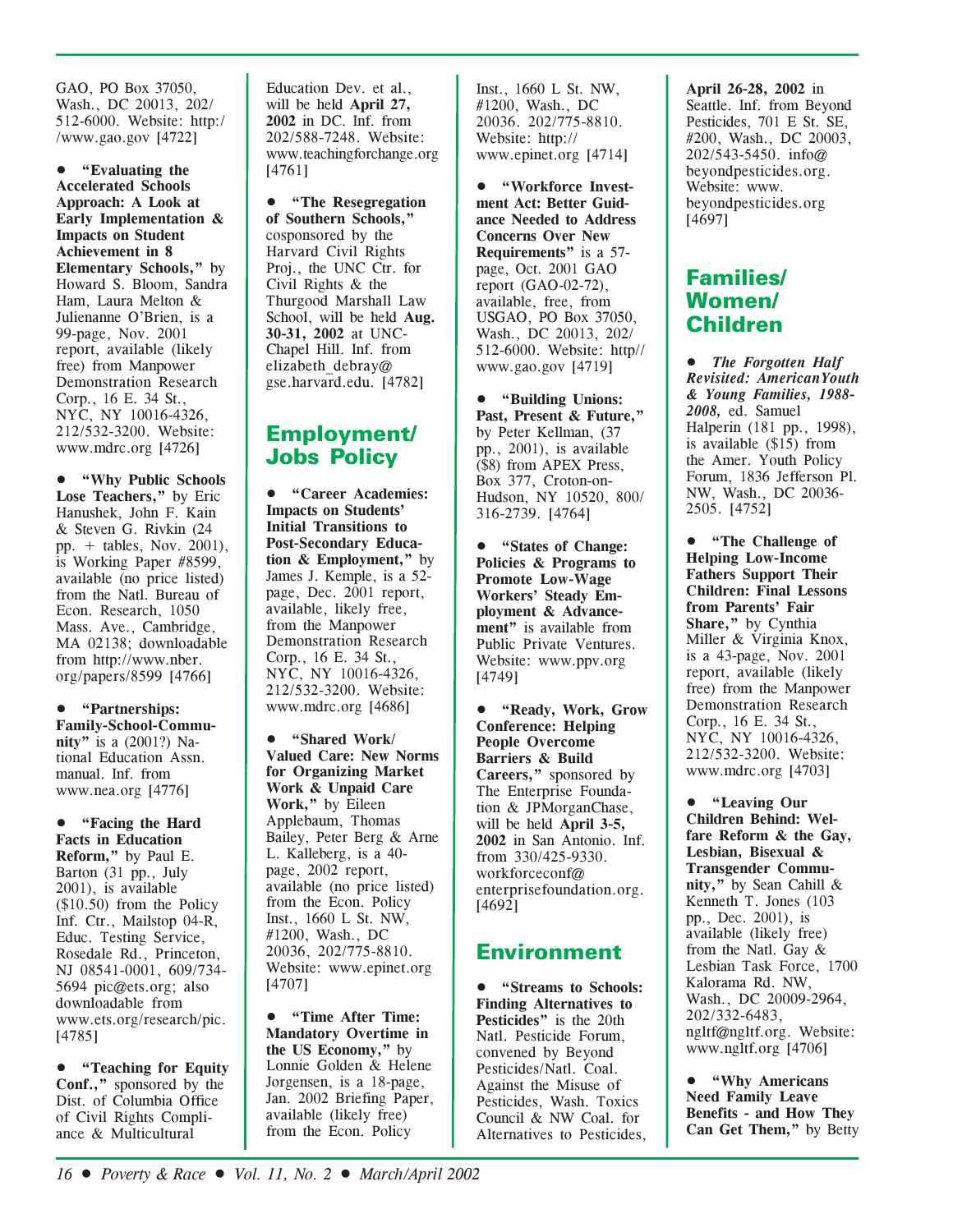Holcomb (8 pp., 2001?), is available on the Natl. Partnership for Women & Families website: http:// www.nationalpartnership.org/ download/genaud.pdf [4711]

• "The Chapin Hall Ctr. for Children has a 2001-2002 Projects & Publications catalog. Contact them at the Univ. of Chicago, 1313 E. 60 St., Chicago, IL 60637, 773/753-5900 Website: www.chapin.uchicago.edu [4759]

• "Color of Violence Conf. 2 - Building a Movement" will be held in a few months in Chicago. Inf. from Chi. Rape Crisis Hotline, 180 N. Wabash, #300, Chicago, IL 60601, dyaspora75@yahoo.com. Website: www.incitenational.org [4739]

# **Food/ Nutrition/ Hunger**

• "Food Buying Guide for Child Nutrition Programs" can be downloaded at http:// schoolmeals.nal.usda.gov/ FBG/buyingguide.html. [4734]

• "A Community Food System Inf. Resource," from the Food & Nutrition Inf. Ctr., can be found at www.nal.usda. gov/fnic/etext/ 000061.html. [4733]

• The 2002 National Anti-Hunger Policy Conf., sponsored by hte Food Research & Action Ctr. & America's Second Harvest, will be held April 7-9 in DC. 202/ 986-2200, gmorales@ frac.org for further inf. Conf. brochure available at www.frac.org.

# **Health**

• Closing the Gap, the newletter of the Office of Minority Health, HHS, features in its Sept./Oct. 2001 issue a series of articles on "Men's Health." It's free, from 800/444-6472. Website: www.omhrc.gov [4751]

• "Trends in Racial & Ethnic-Specific Rates for the Health Status Indicators: US, 1990-98," by Kenneth G. Keppel, Jeffrey N. Pearcy & Diane K. Wagener (16 pp., Jan. 2002), is a HHS report; "U.S. Health Improves, But Racial Gaps Remain" was the headline on the newspaper item on this study. Available (likely free) from CDCP, Natl. Ctr. for Health Statistics, 6525 Belcrest Rd., Hyattsville, MD 20782-2003, 301/ 458-4636, nchsquery@ cdc.gov. Website: www.cdc.gov/nchs [4698]

• "Urban Indian Health," by Ralph Forquera, is a 19 pp., Nov. 2001 Issue Brief, available, free, from the Kaiser Family Fdn., 800/ 656-4533 (ask for pub. #6006). Website: www.kff.org [4728]

• "Racial, Ethnic & Primary Language Data Collection in the Health Care System: An Assessment of Federal Policies & Practices" is a Oct. 2001 Commonwealth Fund report, available on their website: http:// www.cmwf.org/programs/ minority/perot\_ racialethnic\_492.pdf. [4756]

• "Making the Grade on Women's Health: A National & State-by-State Report Card" (2001) has been produced by the National Women's Law

Ctr. (co-directed by former PRRAC Board member Nancy Duff Campbell). They also have a 2000 edition. Each is \$30, from the Ctr., 11 Dupont Circ., #800, Wash., DC 20036, 202/ 588-5180 info@nwlc.org [4760]

• "Preventing Childhood Lead Poisoning Through Code Enforcement: Ten Effective Strategies" is available (no price given) from the Alliance to End Childhood Lead Poisoning, 202/543-1147 aeclp@ aeclp.org Website: www.aeclp.org/ strategies.pdf [4780]

• "Health Care Access for Uninsured Adults: A Strong Safety Net Is Not the Same as Insurance," by John Holahan & Brenda C. Spillman, is a Jan. 2002 Urban Inst. Policy Brief. Available from bnowak@ui.urban. org or website: htpp:// newfederalism.urban.org/ html/series\_b/b42/  $b42.html.$  [4790]

• "Social Determinants of Health: Assembling Pieces of the Puzzle" is (was) the March 1, 2002, UNC-Chapel Hill 24th annual Minority Health Conf. Inf. from their website. Their 2002 Summer Public Health Research Inst. & Videoconf. on Minority Health will be held June 17-21, 2002 in Chapel Hill. For inf. & downlink sites, go to www. minority.unc.edu/ institute/2002/ agenda.htm. [4723]

## **Homelessness**

• Helping America's Homeless: Emergency Shelter or Affordable Housing?, by Martha R. Burt (2001), has been published by The Urban Inst., 877/847-7377; \$29.50. [4775]

• "A Status Report on Hunger & Homelessness in America's Cities, 2001: A 27- City Survey"  $(111 \text{ pp.} + \text{tables})$  is available (no price listed) from the US Conf. of Mayors, 1620 Eye St. NW, Wash., DC 20006, 202/293-7330. Downloadable from their website www.usmayors. org. [4705]

• "Illegal To Be Homeless: The Criminalization of Homelessness in the US" is available (\$25) from the Natl. Coal. for the Homeless, 1012 14th St. NW, #600, Wash., DC 20005, 202/737-6444; downloadable from http:// www.natonalhomeless.org. [4777]

• "A Plan: Not a Dream — How to End Homelessness in Ten Years" (2001?) is available (no price listed) from the Natl. Alliance to End Homelessness, 1518 K St. NW, #206, Wash., DC 20005, 202/638-1526, 800/230-DREAM Website: www. endhomelessness.org [4784]

# **Housing**

• "A Grantmaker's Guide to Housing Policies: A foundation for social policy investments," by Paul Leonard (25 pp., 2002), is available (no price given) from the Neighborhood Funders Group, One Dupont Circle, #700, Wash., DC 20036, 202/ 833-4690.nfg@nfg.org. Website: www.nfg.org [4693]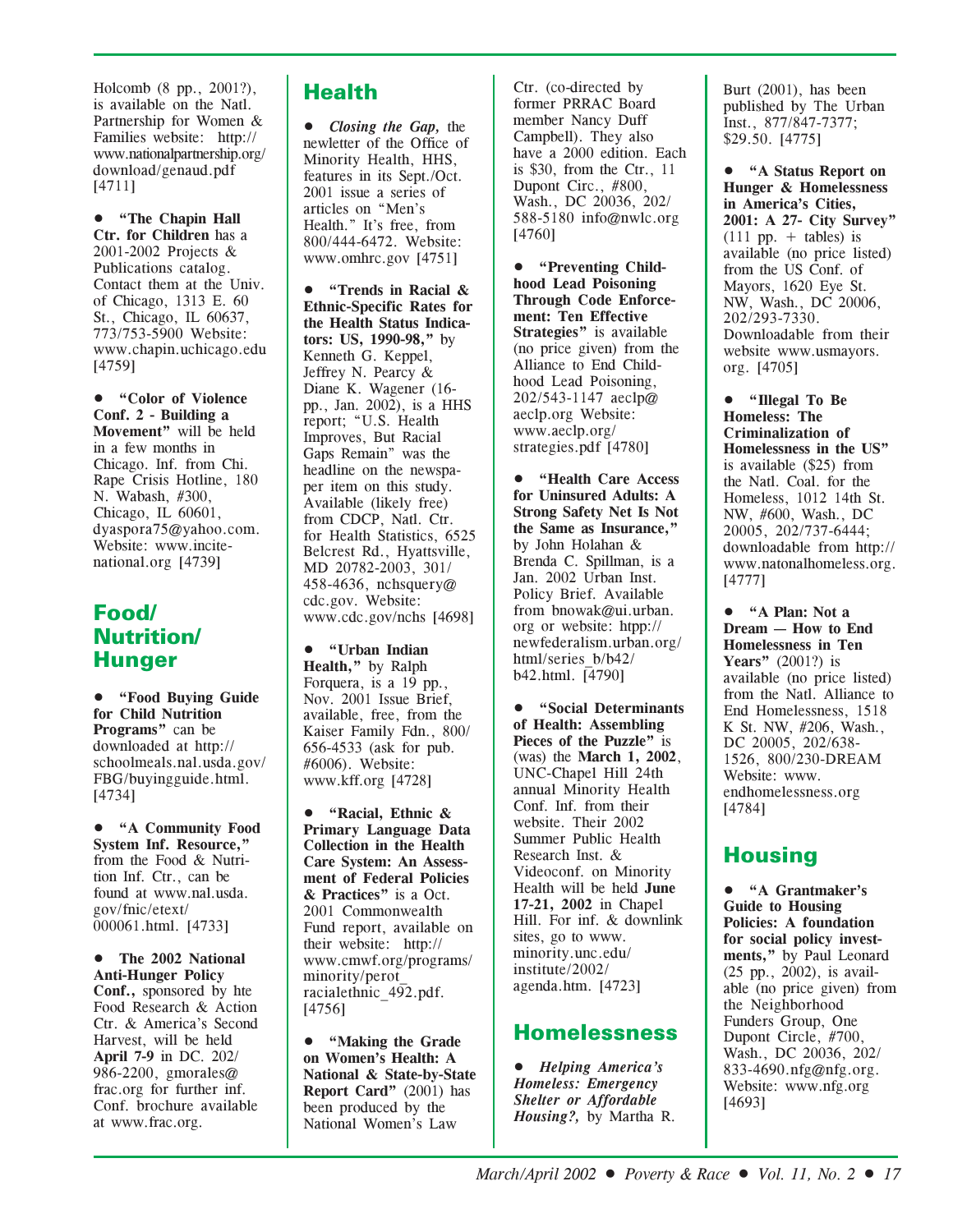• "CHAC Mobility Program Assessment — Interim Report," by Mary Cunningham, Susan Popkin, Erin Godfrey & Beata Bednarz, is a Dec. 2001 Urban Inst. report on Chicago's Sec. 8 voucher mobility program. Free from 202/261- 5687 or on their website: www.urban.org. [4700]

# **Immigration**

• Uprooted: Refugees of the Global Economy is a 28-min. documentary about how the global economy has forced people to leave their home countries. \$23 from the Natl. Network for Immigrant & Refugee Rights (directed by PRRAC Board member Cathi Tactaquin), 310 8th St., #303, Oakland, CA 94607, 510/465-1984 Website: www.nnirr.org [4753]

# **Rural**

• An Innovative Degree Program in Rural Community Development is offered by the Rural Development Leadership Network. While there was a Feb. 15, 2002 application deadline, they are willing to consider applicants who are just receiving this information. Contact Starry Krueger, 212/777- 9137 and visit their website: htttp://www. ruraldevelopment.org [4811]

> **Remember to send us items for our Resources Section**

# **Miscellaneous**

• After 9/11: Solutions for a Saner World is a 2002 collection of 42 essays (Bill Moyers, Barbara Kingsolver, Jim Hightower, Barbara Ehrenreich, Edward Said, Arianna Huffington, Laura Flanders, Nat Hentoff, Arundhati Roy et al.) For inf./ordering: http://www.alternet.org/ 911book [4765]

• War Times is a brand new national biweekly newspaper opposing the "War on Terrorism." For information and a copy of the pilot issue, call 510/ 869-5156, wartimes@ attbi.com. [4758]

• "After Words: Who Speaks on War, Justice & Peace?" is the special, 300+ pp. double issue (Vol. 27, #3, Vol. 28, #1, 2001-02) of Amerasia Journal, co-edited by Russell C. Leong & (PRRAC Board member) Don T. Nakanishi. \$17 from the UCLA Asian Amer. Studies Ctr., 3230 Campbell Hall, LA, CA 90095-1546, 310/825- 2968 thaocha@ucla.edu Website: www.sscnet. ucla.edu/assc [4774]

• "Calvert-Henderson Quality of Life Indicators: A New Tool for Assessing Natonal Trends," eds. Hazel Henderson, Jon Lickerman & Patrice Flynn (392 pp., 2000), is available (\$19.95) from Flynn Research, PO Box 726, Harpers Ferry, WV 25425, 304/728-9499 Website: www. FlynnResearch.com [4694]

• The Natl. Conf. of State Legislatures has a 2002 Publications Catalog: books on children/families, educa-

tion, econ. dev., environment, health. 303/863- 8003. Website: books@ncsl.org [4729]

• "A Guide for the Powerless & Those Who Don't Know Their Own Power: A Primer on the American Political Process," by Samuel Halperin (55 pp., 2001), is available (\$5) from the Amer. Youth Policy Forum, 1836 Jefferson Pl. NW, Wash., DC 20036- 2505, 202/775-9731 aypf@aypf.org. They also have available a publications list. Website: www.aypf.org [4745]

• "Testing the Limits: Final Report of the Changing Charity Project" (40 pp., Dec. 2001) is available, free (with a self-addressed label), from the Community Resource & Research Ctr., 6930 Carroll Ave., #600, Takoma Park, MD 20912, 301/891-0570. [4755]

• "Crafting a New Design for Civic Leadership" (12 pp., 2001?) is available (likely free) from the Pew Partnership for Civic Change, 3 Boar's Head Ln., #100, Charlottesville, VA 22903, 434/971-2073 mail@pew-partnership. org. Website: www.pewpartnership.org [4757]

• "Reclaiming America: A Conf. on Progressive Strategy for the New Era," sponsored by the Campaign for America's Future, will be held April 10-12, 2002 in DC. Inf. from the Campaign, 1025 Conn. Ave. NW, Wash., DC 20036. Website: www.ourfuture. org [4699]

# **Job Opportunities/ Fellowships/ Grants**

• The STARC [Students Transforming & Resisting Corporations] Summer Inst. is an intensive 8-week training school for young activists "working for a just & sustainable society by building power with the people most impacted by inequality." Applics. were due Feb. 15, but you can try to see if they are still open: 503/247- 5995, starcsummerschool @yahoo.com. Website: www.starcalliance.org [4713]

• The Nonprofit Research Fund's William Randolph Hearst Endowed Scholarship for Minority Students has a March 15 deadline. Inf. from David Williams, Aspen Inst., One Dupont Circ., #700, Wash., DC 20036-1133, 202/736- 5800. Website: www. nonprofitresearch.org [4743]

• The Migration Policy Institute is looking for an Editorial Assistant. High \$20's. Resume/ltr./short writing sample to the Inst., 1400 16th St. NW, # 300, Wash., DC 20036. [4794]

• The Asian Pacific American Legal Resource Ctr. has openings for a Legal Director and a Development Assistant (\$25K). Resume/ltr. to 733 15th St. NW, #315, Wash., DC 20005, jayne.park@apalrc.org. [4795]

• The Inst. for Food & Development Policy is seeking a Managing Editor. Resume/ltr./refs. to 398 60th St., Oakland,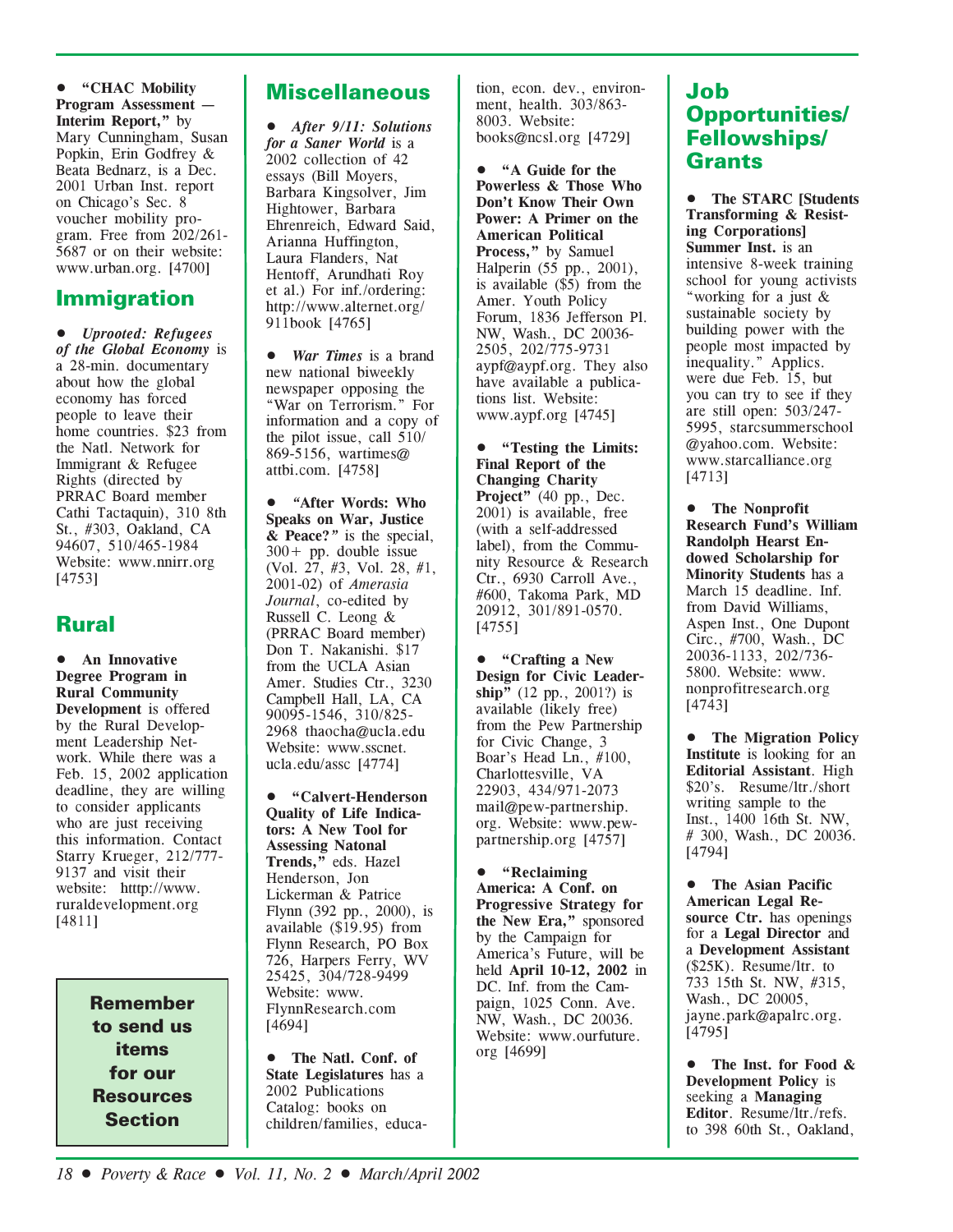CA 94618, 510/654- 4400, fax 510/654-4551, foodfirst@foodfirst.org, www.foodfirst.org. [4796]

• The National Women's Law Ctr. is filling several positions: Director of Individual Giving, a Development Assoc. & a Program Asst.. Resume to 11 Dupont Circle, NW, #800, Wash., DC, 20036, humanresources @nwlc.org. [4797]

• The Univ. of Mass.- Boston invites nominations, applications for Director of the William Monroe Trotter Inst. for the Study of Black Culture. Applics./ nominations/resume/refs. to Chair, Search Comm. for Dir. of Trotter Inst., Univ. Mass.-Boston, Boston, MA 02125-3393. [4798]

• The Services Employees International Union is searching for a

Lead Researcher to support the Building Services Division's Justice for Janitors/ Security Officers. Resume/ltr./writing sample to SEIU 1877, 1247 W. 7th St., LA, CA 90017, ediny@aol.com. [4799]

The Univ. of Mass.- Boston, College of Public & Community Service is hiring an Asst./Assoc./ Professor. Resume/ltr./ refs. to HR Search 720, 100 Morrissey Blvd., Boston, MA 02125. [4801]

• The American Civil Liberties Union has the following openings: Attorney with its Reproductive Freedom Project, Staff Attorney with its Natl. Legal Dept., Network Administrator/ Computer Specialist (Wash., DC). Resume/ltr./ refs./writing sample to ACLU, 125 Broad St., NYC, NY 10004, hrjobs@aclu.org. [4802]

• The Association of Maternal & Child Health Programs is accepting experienced applicants to fill the position of Senior Policy Analyst/Policy Analyst (mid \$40's). Resume/ltr. to AMCHP, 1220 19th St., NW, #802, Wash., DC, 20036. [4803]

Sojourner: The Women's Forum is looking for a Director of Advertising/Business Manager (mid \$20's). Resume/ltr. to 42 Seaverns Ave., Jamaica Plain, MA 02130. [4804]

The National Asian Pacific American Legal Consortium is in need of a Staff Attorney. Resume/ltr./law school transcript/writing sample to NAPALC, 1140 Conn. Ave. NW, #1200, Wash., DC 20036, fax 202/296- 2318, veng@napalc.org. [4805]

• The Fiscal Policy Institute seeks a Research Analyst. Resume/ltr./refs. to FPI, 275 Seventh Ave., 6th flr., NYC, NY 10001, fax 212/414-9002. [4807]

The Youth Law Center - Bldg. Blocks for Youth Initiative is hiring a Youth Outreach Coordinator (low-mid \$20's). Resume/ltr. to 1010 Vermont Ave. NW, #310, Wash., DC 20005, info.bby@erols.com. [4808]

• Families USA is recruiting a Webmaster. Resume to 1334 G St. NW, Wash., DC 20005, www.familiesusa.org. [4809]

• Good Jobs First is looking to hire an Admin. Asst. & Midwest Research Analyst (p.t.). Resumes to 1311 L St. NW, Wash., DC 20005, fax 202/638-3486. [4810]

#### **PRRAC'S SOCIAL SCIENCE ADVISORY BOARD**

Richard Berk UCLA Department of Sociology

Frank Bonilla CUNY Department of Sociology

Heidi Hartmann Inst. for Women's Policy Research (Wash., DC)

> William Kornblum CUNY Center for Social Research

Harriette McAdoo Michigan State School of Human Ecology

Fernando Mendoza Stanford Univ. Department of Pediatrics

Paul Ong UCLA Grad. School Architecture & Urban Planning

Gary Orfield Harvard Univ. Grad. School of Education

Gary Sandefur Univ. Wisconsin Inst. for Poverty Research

> Margaret Weir Dept. of Political Science, Univ. of California, Berkeley